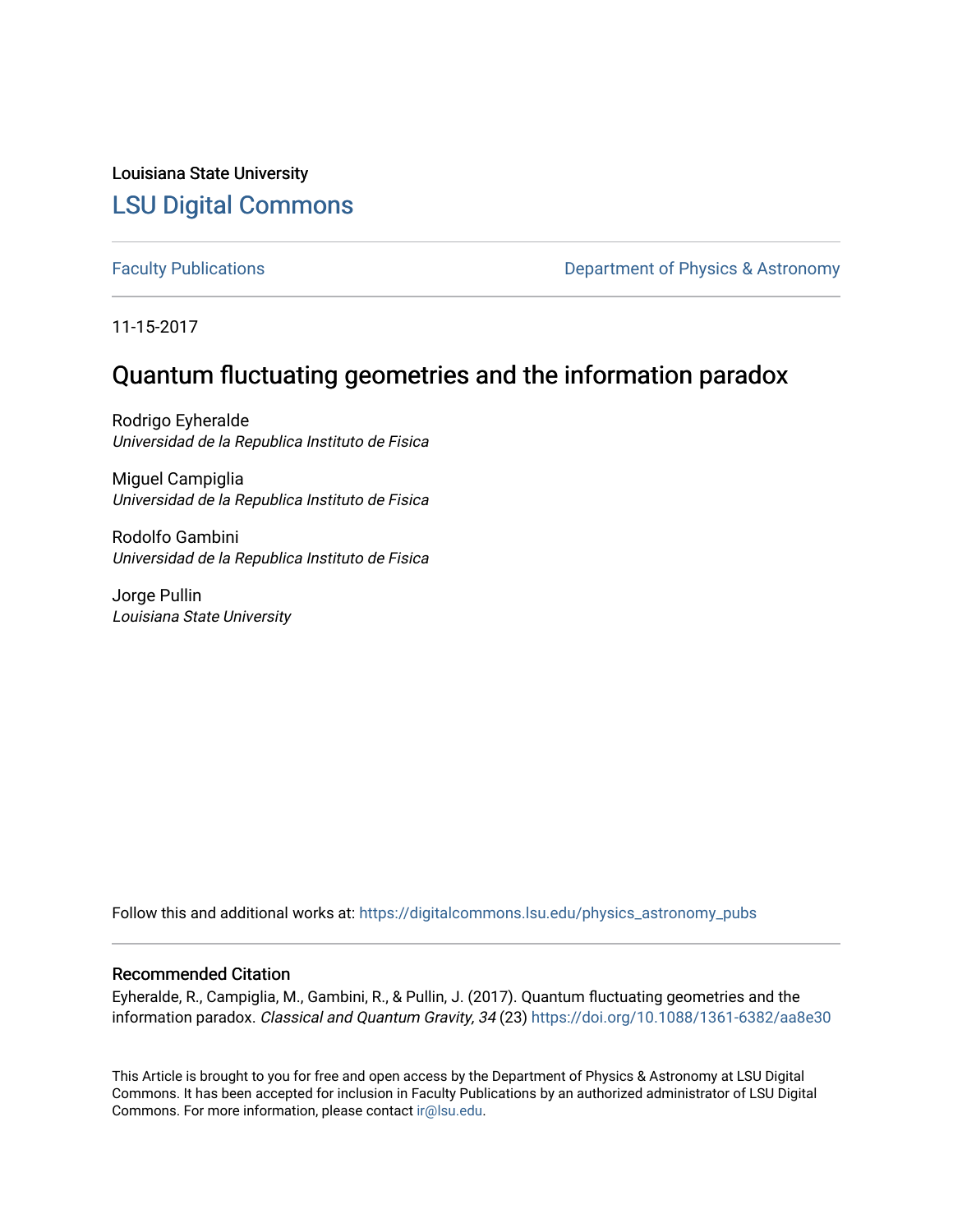## Quantum fluctuating geometries and the information paradox

Rodrigo Eyheralde<sup>1</sup>, Miguel Campiglia<sup>1</sup>, Rodolfo Gambini<sup>1</sup>, Jorge Pullin<sup>2</sup>

1. Instituto de F´ısica, Facultad de Ciencias, Igu´a 4225, esq. Mataojo, 11400 Montevideo, Uruguay.

2. Department of Physics and Astronomy, Louisiana State University, Baton Rouge, LA 70803-4001

We study Hawking radiation on the quantum space-time of a collapsing null shell. We use the geometric optics approximation as in Hawking's original papers to treat the radiation. The quantum space-time is constructed by superposing the classical geometries associated with collapsing shells with uncertainty in their position and mass. We show that there are departures from thermality in the radiation even though we are not considering back reaction. One recovers the usual profile for the Hawking radiation as a function of frequency in the limit where the space-time is classical. However, when quantum corrections are taken into account, the profile of the Hawking radiation as a function of time contains information about the initial state of the collapsing shell. More work will be needed to determine if all the information can be recovered. The calculations show that non-trivial quantum effects can occur in regions of low curvature when horizons are involved, as for instance advocated in the firewall scenario.

## I. INTRODUCTION

Black hole evaporation is perhaps the salient problem of fundamental physics nowadays, since it tests gravity, quantum field theory and thermodynamics in their full regimes. Hawking's calculation showing that black holes radiate a thermal spectrum initiated the study of this phenomenon. However, the calculation assumes a fixed given space-time, whereas it is expected that the black hole loses mass through the radiation and eventually evaporates completely. Associated with the evaporation process is the issue of loss of information, whatever memory of what formed the black hole is lost as it evaporates in a thermal state characterized by only one number, its temperature. Having a model calculation that follows the formation of a black hole and its evaporation including quantum effects would be very useful to gain insights into the process. Here we would like to present such a model. We will consider the collapse of a null shell. The associated space-time is very simple: it is Schwarzschild outside the shell and flat space-time inside. We will consider a quantum evolution of the shell with uncertainty in its position and momentum and we will superpose the corresponding space-times to construct a quantum space-time. On it we will study the emission of Hawking radiation in the geometric optics approximation. We will see that in the classical limit one recovers ordinary Hawking radiation. However, when quantum fluctuations of the collapsing shell are taken into account we will see that non vanishing off-diagonal terms appear in the density matrix representing the field. The correlations and the resulting profile of particle emission are modulated with information about the initial quantum state of the shell, showing that information can be retrieved. At the moment we do not know for sure if all information is retrieved.

The model we will consider is motivated in previous studies of the collapse of a shell [\[1](#page-24-0)[–3\]](#page-24-1). In all these, an important role is played by the fact that that there are two conjugate Dirac observables. One of them is the ADM mass of the shell. The other is related to the position along scri minus from which the shell was sent inwards. These studies are of importance because they show that the quantization of the correct Dirac observables for the problem lead to a different scenario than those considered in the past using other reduced models of the fluctuating horizon of the shell (see for instance [\[4\]](#page-24-2)).

The organization of this paper is as follow. In the next section we review the calculation of the radiation with a background given by a classical collapsing shell for late times in the geometric optics approximation, mostly to fix notation to be used in the rest of the work. In section 3 we will remove the late time approximation providing an expression of the radiation of the shell for all times. We will also derive a closed expression for the distribution of radiation as a function of the position of the detector on scri plus. We will show that when the shell approaches the horizon the usual thermal radiation is recovered. We will see that the use of the complete expression for all times is useful when one considers the case of fluctuating horizons in the early (non-thermal) phases of the radiation prior to the formation of a horizon. This element had been missed in previous calculations that tried to incorporate such effects. In section 4 we will consider a quantum shell and the radiation it produces, we will proceed in two stages. First we will compute the expectation value of Bogoliubov coefficients. This will allow to explain in a simple case the technique that shall be used. However, the calculation of the number of particles produced requires the expectation value of a product of Bogoliubov coefficients. In section 5 we consider the calculation of the density matrix in terms of the product of Bogoliubov operators and show that the radiation profile reproduces the usual thermal spectrum for the diagonal elements of the density matrix, but with some departures due to the fluctuations in the mass of the shell. In section 6 we will show that it differs significantly from the product of the expectation values, particularly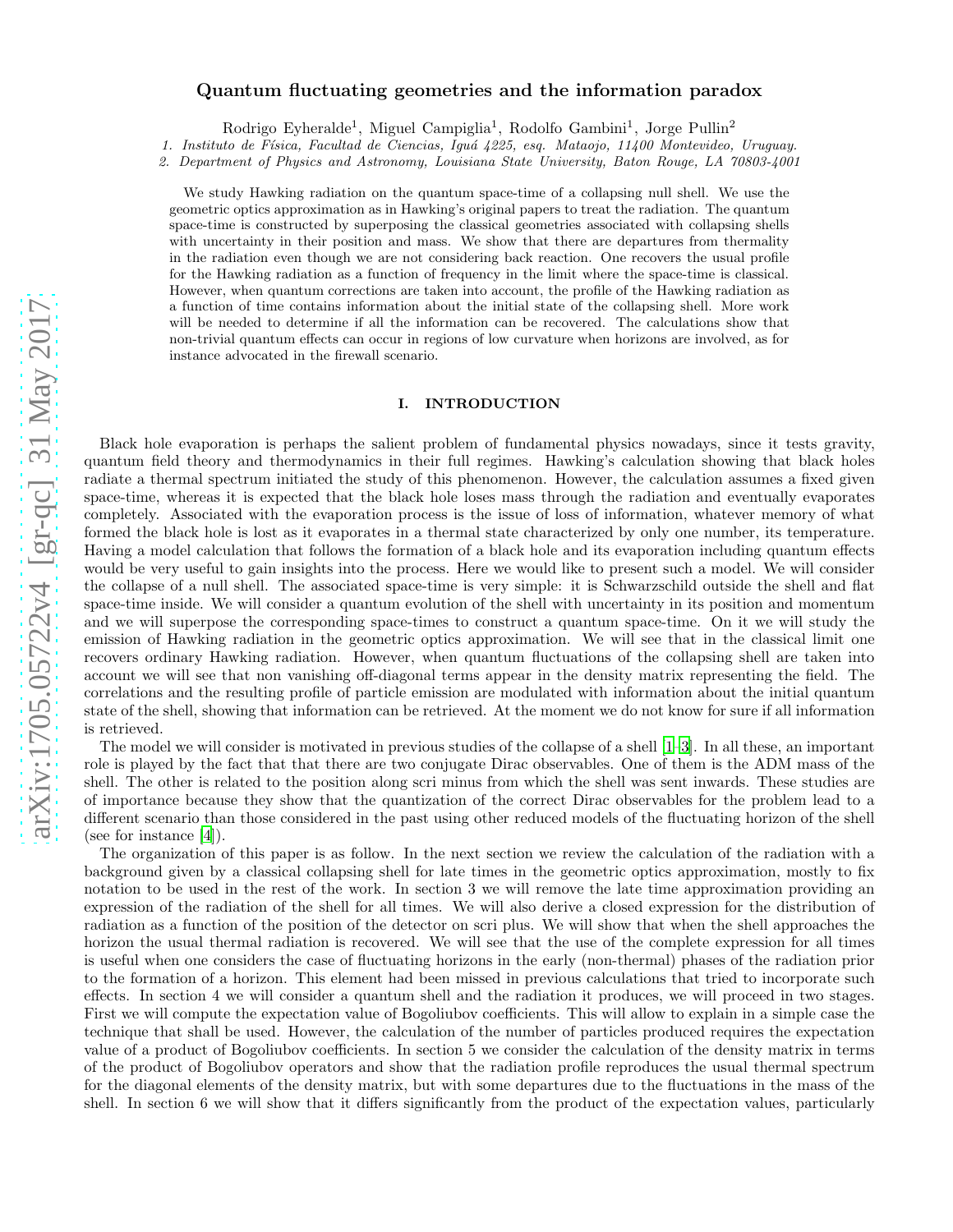

FIG. 1: The Penrose diagram of a classical collapsing shell.  $v_s$  indicates the position at scri minus from which the shell is sent in. Light rays sent in to the left of  $v_0$  make it to scriplus, whereas rays sent in to the right of  $v_0$  get trapped in the black hole.

in the late stages of the process. In section 7 we will analyze coherences that vanish in the classical case and show they are non-vanishing and that allow information from the initial state of the shell to be retrieved. We end with a summary and outlook.

## II. RADIATION OF A COLLAPSING CLASSICAL SHELL

Here we reproduce well known results [\[5\]](#page-24-3) for the late time radiation of a collapsing classical shell in a certain amount of detail since we will use them later on. The metric of the space-time is given by

$$
ds^{2} = -\left(1 - \frac{2M\theta(v - v_{s})}{r}\right)dv^{2} + 2dvdr + r^{2}d\Omega^{2},
$$
\n(1)

where  $v_s$  represents the position of the shell (in ingoing Eddington–Finkelstein coordinates) and M its mass <sup>1</sup>. Throughout this paper we will be working in the geometric optics approximation (i.e. large frequencies). In this geometry, light rays that leave  $I^-$  with coordinate v less than  $v_0 = v_s - 4M$  can escape to  $I^+$  and the rest are trapped in the black hole that forms. Therefore  $v = v_0$  defines the position of the event horizon. We will use that a light ray departing from  $I^-$  with  $v < v_0$  reaches  $I^+$  at an outgoing Eddington–Finkelstein coordinate u given by

$$
u(v) = v - 4M \ln\left(\frac{v_0 - v}{4M_0}\right),\tag{2}
$$

<sup>&</sup>lt;sup>1</sup> The parameters  $v_s$  and M are canonically conjugate variables in a Hamiltonian treatment of the system [\[2](#page-24-4)]. They will be promoted to quantum operators in section IV.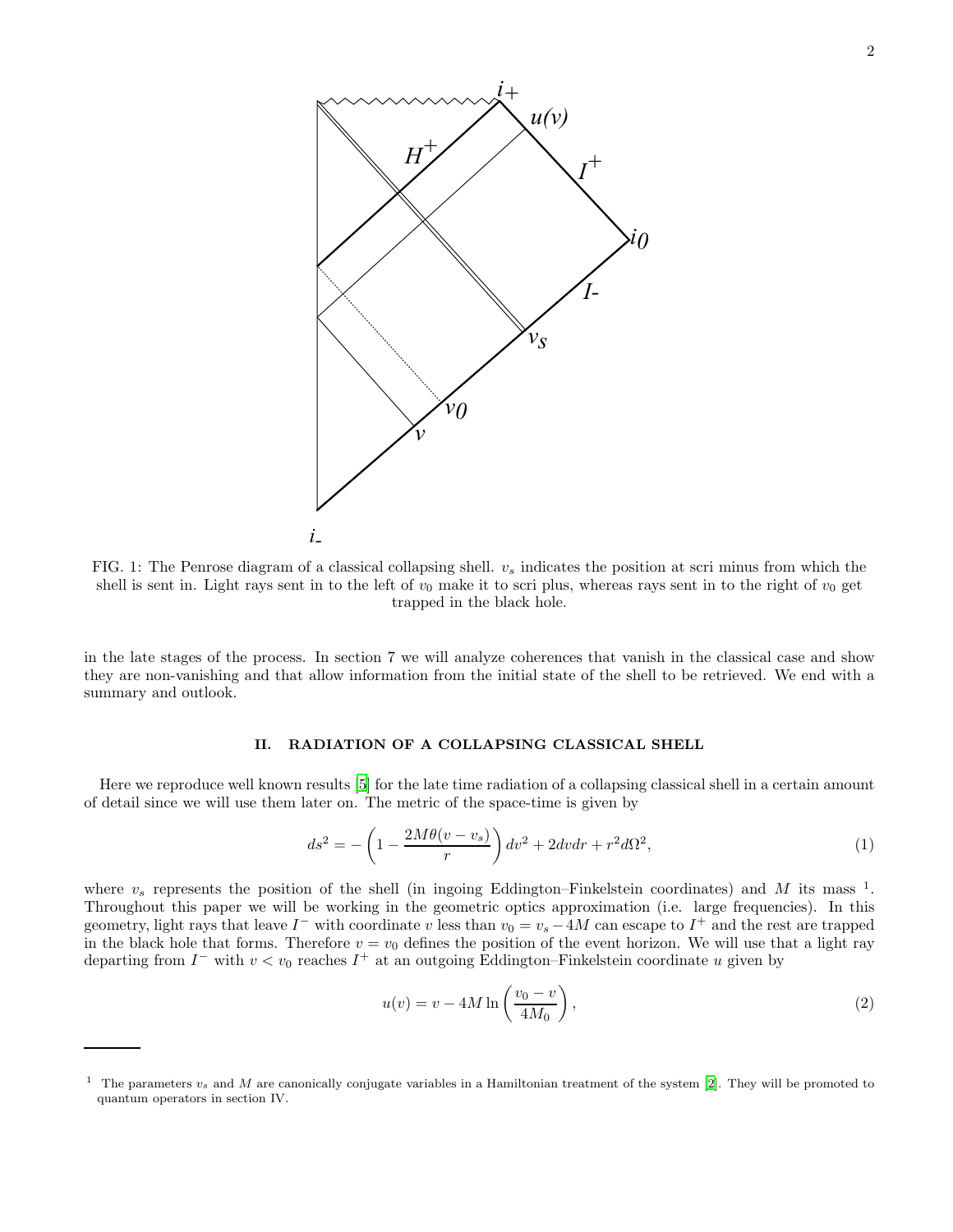where  $M_0$  is an arbitrary parameter that is usually chosen as  $M_0 = M$ , stemming from the definition of the tortoise coordinate which involves a constant of integration. On the above metric we would like to study Hawking radiation corresponding to a scalar field. We consider the "in" vacuum associated with the mode expansion  $\psi_{lm\omega'}$ . The asymptotic form of the modes in  $I^-$  is given by,

$$
\psi_{lm\omega'}(r, v, \theta, \phi) = \frac{e^{-i\omega'v}}{4\pi r \sqrt{\omega'}} Y_{lm}(\theta, \phi),
$$

and the "out" vacuum corresponding to modes  $\chi_{lm\omega}$  with asymptotic form in  $I^+$  given by

$$
\chi_{lm\omega}(r, u, \theta, \phi) = \frac{e^{-i\omega u}}{4\pi r \sqrt{\omega}} Y_{lm}(\theta, \phi).
$$

The geometric optics approximation consists of mapping the modes  $\chi_{lm\omega}$  into  $I^-$  as

$$
\frac{e^{-i\omega u(v)}}{4\pi r\sqrt{\omega}}Y_{lm}(\theta,\phi),
$$

where  $u(v)$  is determined by the path of the light rays that emanate from  $I^-$  at time v and arrive in  $I^+$  at  $u(v)$ . The Bogoliubov coefficients are given by the Klein-Gordon inner products,

$$
\alpha_{\omega\omega'} = \langle \chi_{lm\omega}, \psi_{lm\omega'} \rangle,
$$
  

$$
\beta_{\omega\omega'} = -\langle \chi_{lm\omega}, \psi_{lm\omega'}^* \rangle.
$$

They can be computed in the geometric optics approximation projecting the out modes in  $I^-$  and substituting the expression for  $u(v)$ . Focusing on the beta coefficient we get,

<span id="page-3-1"></span>
$$
\beta_{\omega\omega'} = -\frac{1}{2\pi} \sqrt{\frac{\omega'}{\omega}} \int_{-\infty}^{v_0} dv e^{-i\omega \left[v - 4M \ln\left(\frac{v_0 - v}{4M_0}\right)\right] - i\omega' v}.
$$
\n(3)

Since we are considering modes that are not normalizable one in general will get divergences. This can be dealt with by considering wave-packets localized in both frequency and time. For example,

$$
\chi_{lmn\omega_j} = \frac{1}{\sqrt{\epsilon}} \int_{j\epsilon}^{(j+1)\epsilon} d\omega e^{u_n \omega i} \chi_{lm\omega},\tag{4}
$$

constitute an orthonormal countable complete basis of packets centered in time  $u_n = \frac{2\pi n}{\epsilon}$ , and in frequency  $\omega_j = (i + \frac{1}{2}) \epsilon$ .  $j+\frac{1}{2}$ )  $\epsilon$ .

The original Hawking calculation assumes that the rays depart just before the formation of the horizon and arrive at  $I^+$  at late times. In that case one can approximate,

$$
u(v) = v - 4M \ln\left(\frac{v_0 - v}{4M_0}\right) \approx v_0 - 4M \ln\left(\frac{v_0 - v}{4M_0}\right).
$$

Defining a new integration variable  $x = \frac{v_0 - v}{4M_0}$  one gets

$$
\beta_{\omega\omega'} = -\frac{4M_0}{2\pi} \sqrt{\frac{\omega'}{\omega}} \lim_{\epsilon \to 0} \int_0^\infty dx e^{-i\omega[v_0 - 4M\ln(x)] - i\omega'(v_0 - 4M_0x)} e^{-\epsilon x},\tag{5}
$$

where the last factor was added to make the integral convergent since we have used plane waves instead of localized packets as the basis of modes, following Hawking's original derivation. Using the identity

<span id="page-3-0"></span>
$$
\int_0^\infty dx e^{a\ln(x)} e^{-bx} = e^{-(1+a)\ln(b)} \Gamma(1+a), \quad Re(b) > 0,
$$
\n(6)

and the usual prescription for the logarithm of a complex variable we can take the limit and get

$$
\beta_{\omega\omega'} = -\frac{i}{2\pi} \frac{e^{-i(\omega + \omega')}v_0}{\sqrt{\omega\omega'}} e^{-2\pi M\omega} \Gamma\left(1 + 4M\omega i\right) e^{-4M\omega i \ln(4M_0\omega')}.
$$
\n<sup>(7)</sup>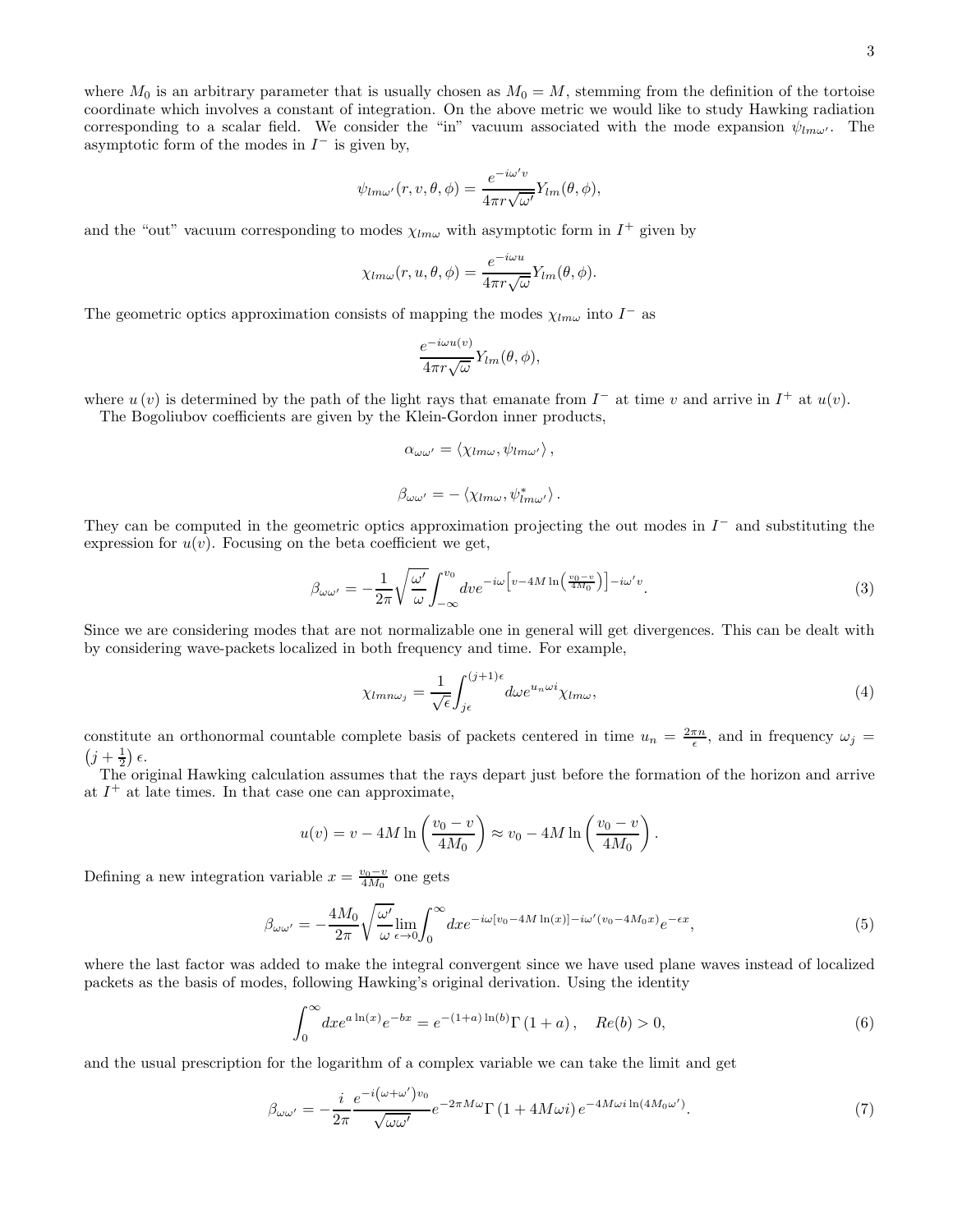$$
\left\langle N^H_{\omega} \right\rangle = \int_0^{\infty} d\omega' \beta_{\omega \omega'} \beta_{\omega \omega'}^* = \frac{1}{4\pi^2 \omega} e^{-4\pi M \omega} \left| \Gamma \left( 1 + 4M \omega i \right) \right|^2 \int_0^{\infty} d\omega' \frac{1}{\omega'},
$$

where we added the superscript " $H$ " to indicate this is the calculation originally carried out by Hawking.

The pre-factor is computed using the identity

$$
\Gamma(1+z)\Gamma(1-z) = \frac{z\pi}{\sin(z\pi)},
$$

with  $z = 4M\omega i$ , which leads to,

$$
\left|\Gamma\left(1+4M\omega i\right)\right|^2 = \frac{8M\pi\omega}{e^{+4M\omega\pi} - e^{-4M\omega\pi}}.
$$

To handle the divergent integral we note that

$$
\int_0^\infty d\omega' \frac{1}{\omega'} = \lim_{\alpha \to 0} \int_0^\infty d\omega' \frac{1}{\omega'} e^{i4M\alpha \ln(\omega')} = \left[ \frac{y = \ln(\omega')}{dy = \frac{d\omega'}{\omega'}} \right] =
$$

$$
= \lim_{\alpha \to 0} \int_0^\infty dy e^{i4M\alpha y} = \frac{1}{4M} \delta(0).
$$

Therefore,

$$
\langle N^H_{\omega} \rangle = \frac{1}{e^{8M\omega\pi} - 1} \frac{4M}{2\pi} \int_0^{\infty} d\omega' \frac{1}{\omega'} = \frac{1}{e^{8M\omega\pi} - 1} \delta(0). \tag{8}
$$

Again, the results is infinite because we considered plane waves. The time of arrival has infinite uncertainty and we are therefore adding up all the particles generated for an infinite amount of time. To deal with this we can consider wave-packets centered in time  $u_n$  and frequency  $\omega_j$  for which the Bogoliubov coefficients are,

$$
\beta_{\omega_j\omega'}=\frac{1}{\sqrt{\epsilon}}\int_{j\epsilon}^{(j+1)\epsilon}d\omega e^{u_n\omega i}\beta_{\omega\omega'}.
$$

We start computing the density matrix

$$
\rho_{\omega_1,\omega_2}^H = \int_0^\infty d\omega' \beta_{\omega_1 \omega'} \beta_{\omega_2 \omega'}^* = \frac{1}{4\pi^2 \sqrt{\omega_1 \omega_2}} e^{-i(\omega_1 - \omega_2)v_0} e^{-2\pi M(\omega_1 + \omega_2)} \Gamma(1 + 4M\omega_1 i) \Gamma(1 - 4M\omega_2 i) \times
$$
  

$$
\times \int_0^\infty d\omega' \frac{1}{\omega'} e^{-4M(\omega_1 - \omega_2) \ln(4M_0 \omega')} = \left[ y = \ln(4M_0 \omega') \right] =
$$
  

$$
= \frac{1}{4\pi^2 \sqrt{\omega_1 \omega_2}} e^{-i(\omega_1 - \omega_2)v_0} e^{-2\pi M(\omega_1 + \omega_2)} \Gamma(1 + 4M\omega_1 i) \Gamma(1 - 4M\omega_2 i) \int_{-\infty}^\infty dye^{-4M(\omega_1 - \omega_2)y} =
$$
  

$$
= \frac{1}{4\pi^2 \omega_1} e^{-4\pi M \omega_1} |\Gamma(1 + 4M\omega_1 i)|^2 2\pi \delta(4M(\omega_1 - \omega_2)) = \frac{1}{e^{8M\omega_1 \pi} - 1} \delta(\omega_1 - \omega_2).
$$
 (9)

Therefore,

$$
\langle N_{\omega_j}^H \rangle = \int_0^\infty d\omega' \beta_{\omega_j \omega'} \beta_{\omega_j \omega'}^* = \frac{1}{\epsilon} \int \int_{j\epsilon}^{(j+1)\epsilon} d\omega_1 d\omega_2 e^{u_n(\omega_1 - \omega_2)i} \rho_{\omega_1, \omega_2}^H = \frac{1}{\epsilon} \int_{j\epsilon}^{(j+1)\epsilon} \frac{1}{e^{8M\omega_1 \pi} - 1} d\omega_1 \sim \frac{1}{e^{8M\omega_j \pi} - 1}, \tag{10}
$$

which is the standard result for the Hawking radiation spectrum.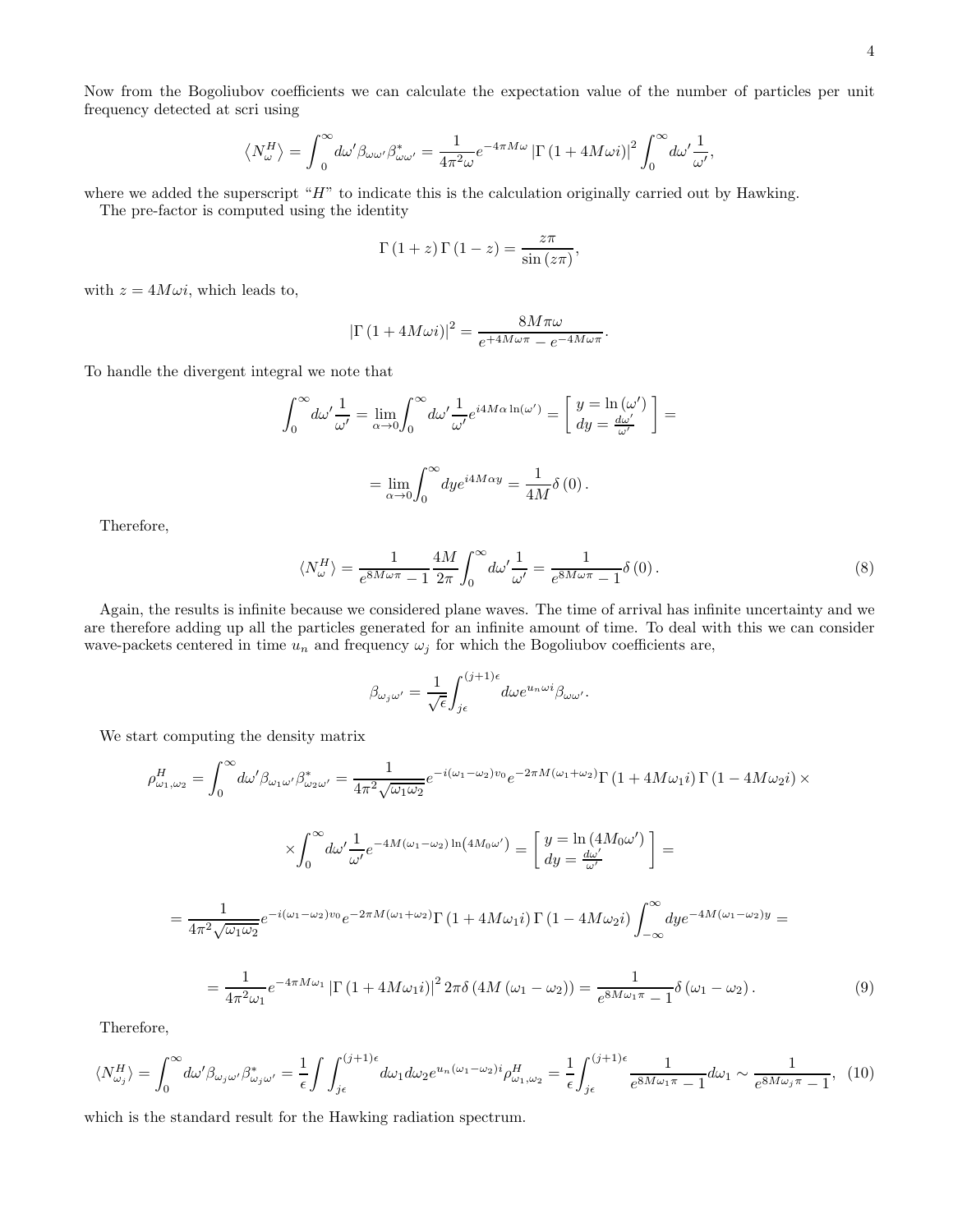## III. CALCULATION WITHOUT APPROXIMATING  $u(v)$

We will carry out the computation of the Bogoliubov coefficients using the exact expression for  $u(v)$ . This will be of importance for the case with quantum fluctuations. This is because if one looks at the expression of the time of arrival,

$$
u(v) = v - 4M \ln\left(\frac{v_0 - v}{4M_0}\right),\tag{11}
$$

when one has quantum fluctuations, even close to the horizon, the second term is not necessarily very large. For instance, if one considers fluctuations of Planck length size and a Solar sized black hole, it is around 100M. Therefore it is not warranted to neglect the first term as we did in the previous section. In this section we will not consider quantum fluctuations yet. However, using the exact expression allows to compute the radiation emitted by a shell far away from the horizon.

Starting with the expression:

$$
\beta_{\omega\omega'} = -\frac{1}{2\pi} \sqrt{\frac{\omega'}{\omega}} \int_{-\infty}^{v_0} dv e^{i4M\omega \ln\left(\frac{v_0 - v}{4M_0}\right) - i\omega' v} e^{-i\omega v},
$$

we change variables to  $x = \frac{v_0 - v}{4M_0}$  and introduce a regulator  $e^{-\epsilon x}$ . We get,

<span id="page-5-0"></span>
$$
\beta_{\omega\omega'} = -\frac{4M_0}{2\pi} \sqrt{\frac{\omega'}{\omega}} e^{-i(\omega + \omega')v_0} \lim_{\epsilon \to 0} \int_0^\infty dx e^{i4M\omega \ln(x)} e^{-\left(\epsilon - i\left[\omega + \omega'\right]4M_0\right)x}.\tag{12}
$$

For  $\omega \ll \omega'$  we recover Hawking's original calculation. However, we can continue without approximating. Using again [\(6\)](#page-3-0) we get,

$$
\beta_{\omega\omega'} = -\frac{4M_0}{2\pi} \sqrt{\frac{\omega'}{\omega}} e^{-i(\omega + \omega')v_0} \Gamma(1 + 4M\omega i) \lim_{\epsilon \to 0} e^{-(1 + 4M\omega i) \ln(\epsilon - i[\omega + \omega']4M_0)}.
$$

And taking the limit,

$$
\beta_{\omega\omega'} = -\frac{i}{2\pi} \frac{1}{\omega' + \omega} \sqrt{\frac{\omega'}{\omega}} e^{-i(\omega + \omega')v_0} \Gamma(1 + 4M\omega i) e^{-2\pi M\omega} e^{4M\omega i \ln(4M_0[\omega' + \omega])}.
$$
\n(13)

To compare with Hawking's calculation we first compute

$$
\langle N^{CS}_\omega \rangle = \int_0^\infty \! d\omega' \beta_{\omega\omega'} \beta^*_{\omega\omega'} = \frac{1}{4\pi^2} \frac{1}{\omega} \left| \Gamma(1+4M\omega i) \right|^2 e^{-4\pi M \omega} \! \int_0^\infty \! d\omega' \frac{\omega'}{\left(\omega'+\omega\right)^2},
$$

where the superscript "CS" stands for classical shell. The difference with the calculation in the previous section is the argument of the last integral with no divergence in  $\omega' = 0$ .

We can formally compute the divergent integral using the change of variable  $y = \ln(\omega' + \omega)$ . We get,

$$
\int_0^\infty d\omega' \frac{\omega'}{(\omega' + \omega)^2} = \int_{\ln(\omega)}^\infty dye^{-y} (e^y - \omega) = \int_{\ln(\omega)}^\infty dy - 1 =
$$

$$
= \int_{\ln(\omega)}^\infty dye^{i4M\alpha y} \Big|_{\alpha=0} - 1 = \int_0^\infty dye^{i4M\alpha y} e^{i4M\alpha \ln(\omega)} \Big|_{\alpha=0} - 1 = \frac{1}{4M} \left( \pi \delta(0) + \text{p.v.} \left( \frac{i}{0} \right) \right) - 1,
$$

with p.v. the principal value. Therefore,

<span id="page-5-1"></span>
$$
\langle N_{\omega}^{CS} \rangle = \frac{1}{e^{8M\omega\pi} - 1} \frac{4M}{2\pi} \int_0^{\infty} d\omega' \frac{\omega'}{(\omega' + \omega)^2} = \frac{1}{e^{8M\omega\pi} - 1} \left[ \left( \frac{\delta(0)}{2} + \text{p.v.} \left( \frac{i}{2\pi 0} \right) \right) - \frac{2M}{\pi} \right].
$$
 (14)

This is an infinite result but it looks different from Hawking's. To deal with the infinities it is necessary to compute  $\langle N_{\omega_j}{}^{CS}\rangle$  for a wave-packet of frequency  $\omega_j$ . We start by computing the density matrix:

$$
\rho^{CS}_{\omega_1,\omega_2} = \int_0^\infty d\omega' \beta_{\omega_1 \omega'} \beta_{\omega_2 \omega'}^* = \frac{1}{4\pi^2 \sqrt{\omega_1 \omega_2}} e^{-i(\omega_1 - \omega_2)v_0} \Gamma\left(1 + 4M\omega_1 i\right) \Gamma\left(1 - 4M\omega_2 i\right) e^{-2\pi M[\omega_1 + \omega_2]} \times
$$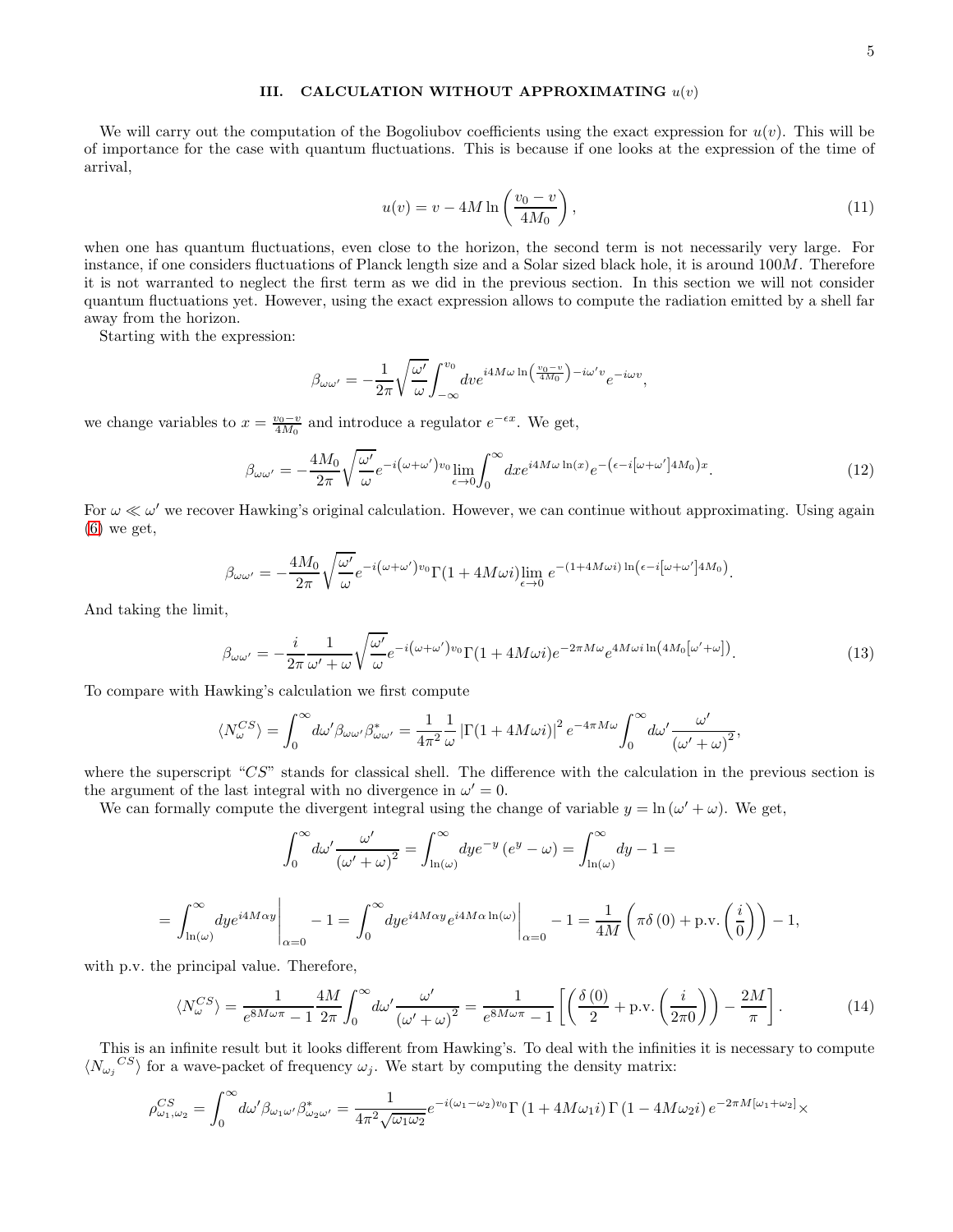<span id="page-6-0"></span>
$$
\times \int_0^\infty d\omega' \frac{\omega'}{(\omega' + \omega_1)(\omega' + \omega_2)} e^{-4Mi[\omega_1 \ln(4M_0[\omega' + \omega_1]) - \omega_2 \ln(4M_0[\omega' + \omega_2])]}.
$$
\n(15)

Since the packet is centered in  $\omega_j$  with width  $\epsilon \ll \omega_j$  we introduce  $\Delta \omega = \omega_2 - \omega_1 +$  and  $\bar{\omega} = \frac{\omega_1 + \omega_2}{2}$ . As a consequence, the last integral takes the form,

$$
\int_0^\infty d\omega' \frac{\omega' e^{-4Mi\left[\left(\bar{\omega} - \frac{\Delta\omega}{2}\right)\ln\left(4M_0\left[\omega' + \bar{\omega} - \frac{\Delta\omega}{2}\right]\right) - \left(\bar{\omega} + \frac{\Delta\omega}{2}\right)\ln\left(4M_0\left[\omega' + \bar{\omega} + \frac{\Delta\omega}{2}\right]\right)\right]}}{\left(\omega' + \bar{\omega}\right)^2 - \left(\frac{\Delta\omega}{2}\right)^2} =
$$

$$
= \int_0^\infty d\omega' \frac{\omega' e^{4Mi\Delta\omega\ln\left(4M_0\left[\omega' + \bar{\omega}\right]\right)}}{\left(\omega' + \bar{\omega}\right)^2} + O\left(\Delta\omega\right),
$$

where we have not expanded the exponential  $e^{4Mi\Delta\omega \ln(4M_0[\omega'+\bar{\omega}])}$  since it controls the divergent part of the integral when  $\Delta \omega \to 0$ . Changing variable to  $y = \ln(4M_0 \left[ \omega' + \bar{\omega} \right])$  the integral becomes,

$$
\int_{\ln(4M_0\bar{\omega})}^{\infty} dy \left(1 - 4M_0\bar{\omega}e^{-y}\right) e^{4Mi\Delta\omega y} + O\left(\Delta\omega\right) =
$$
\n
$$
= \int_0^{\infty} dy e^{4Mi\Delta\omega y} e^{4Mi\Delta\omega \ln(4M_0\bar{\omega})} + \frac{e^{4Mi\Delta\omega \ln(4M_0\bar{\omega})}}{-1 + 4M_0\Delta\omega i} + O\left(\Delta\omega\right) =
$$
\n
$$
= \left[\pi\delta\left(4M\Delta\omega\right) + \text{p.v.}\left(\frac{i}{4M\Delta\omega}\right)\right] e^{4Mi\Delta\omega \ln(4M_0\bar{\omega})} + O\left(\Delta\omega^0\right).
$$

So, the divergent part of the density matrix when  $\Delta \omega \to 0$  is

$$
\rho_{\omega_1,\omega_2}^{CS} \sim \frac{1}{4\pi^2 \bar{\omega}} e^{i\Delta\omega v_0} \left| \Gamma\left(1 + 4M\bar{\omega}i\right) \right|^2 e^{-4\pi M\bar{\omega}} \left[ \pi \delta \left(4M\Delta\omega\right) + \text{p.v.} \left(\frac{i}{4M\Delta\omega} \right) \right] e^{4Mi\Delta\omega \ln(4M_0\bar{\omega})}.
$$

$$
= \frac{2M}{\pi} \frac{e^{4Mi\Delta\omega \ln(4M_0\bar{\omega})}}{e^{8M\omega_j\pi} - 1} \left[ \pi \delta \left(4M\Delta\omega\right) + \text{p.v.} \left(\frac{i}{4M\Delta\omega} \right) \right]. \tag{16}
$$

We proceed to compute  $\langle N_{\omega_j}^{CS} \rangle$  by integrating both Bogoliubov coefficients in an interval around  $\omega_j$  using the approximation that factors depending on  $\bar{\omega}$  are constant since the interval of integration is very small as it ranges between  $\omega_j \pm \frac{\epsilon - |\Delta \omega|}{\epsilon},$ 

$$
\langle N_{\omega_{j}}^{CS} \rangle = \frac{1}{\epsilon} \int_{j\epsilon}^{(j+1)\epsilon} \int_{j\epsilon}^{(j+1)\epsilon} d\omega_{1} d\omega_{2} e^{u_{n}\Delta\omega i} \rho_{\omega_{1},\omega_{2}}^{CS} \sim
$$
  

$$
\sim \frac{1}{4\pi^{2} \omega_{j}} \frac{1}{\epsilon} \left| \Gamma(1 + 4M\omega_{j}i) \right|^{2} e^{-4\pi M \omega_{j}} \int_{j\epsilon}^{(j+1)\epsilon} \int_{j\epsilon}^{(j+1)\epsilon} d\omega_{1} d\omega_{2} e^{-\frac{2\pi n}{\epsilon} \Delta\omega i} e^{i\Delta\omega v_{0}} \times
$$
  

$$
\times \frac{1}{4M} \left[ \pi \delta(\Delta\omega) + \text{p.v.} \left( \frac{ie^{4M\Delta\omega \ln(4M_{0}\bar{\omega})i}}{\Delta\omega} \right) \right] =
$$
  

$$
\frac{1}{2\pi\epsilon} \frac{1}{e^{8M\omega_{j}\pi} - 1} \int_{j\epsilon}^{(j+1)\epsilon} \int_{j\epsilon}^{(j+1)\epsilon} d\omega_{1} d\omega_{2} e^{-[u_{n} - v_{0} - 4M \ln(4M_{0}\bar{\omega})] \Delta\omega i} \left[ \pi \delta(\Delta\omega) + \text{p.v.} \left( \frac{i}{\Delta\omega} \right) \right].
$$

Changing variables to  $\bar{\omega}$  and  $\Delta \omega$  we get,

∼

$$
\langle N_{\omega_j}^{CS} \rangle \sim \frac{1}{e^{8M\omega_j \pi} - 1} \left[ \frac{1}{2} + \frac{i}{2\pi\epsilon} \int_{-\epsilon}^{\epsilon} d\left(\Delta \omega\right) \text{p.v.}\left(\frac{1}{\Delta \omega}\right) \int_{\omega_j - \frac{\epsilon - |\Delta \omega|}{2}}^{\omega_j + \frac{\epsilon - |\Delta \omega|}{2}} e^{-\left[u_n - v_0 - 4M\ln(4M_0\bar{\omega})\right]\Delta \omega i} d\bar{\omega} \right] \sim
$$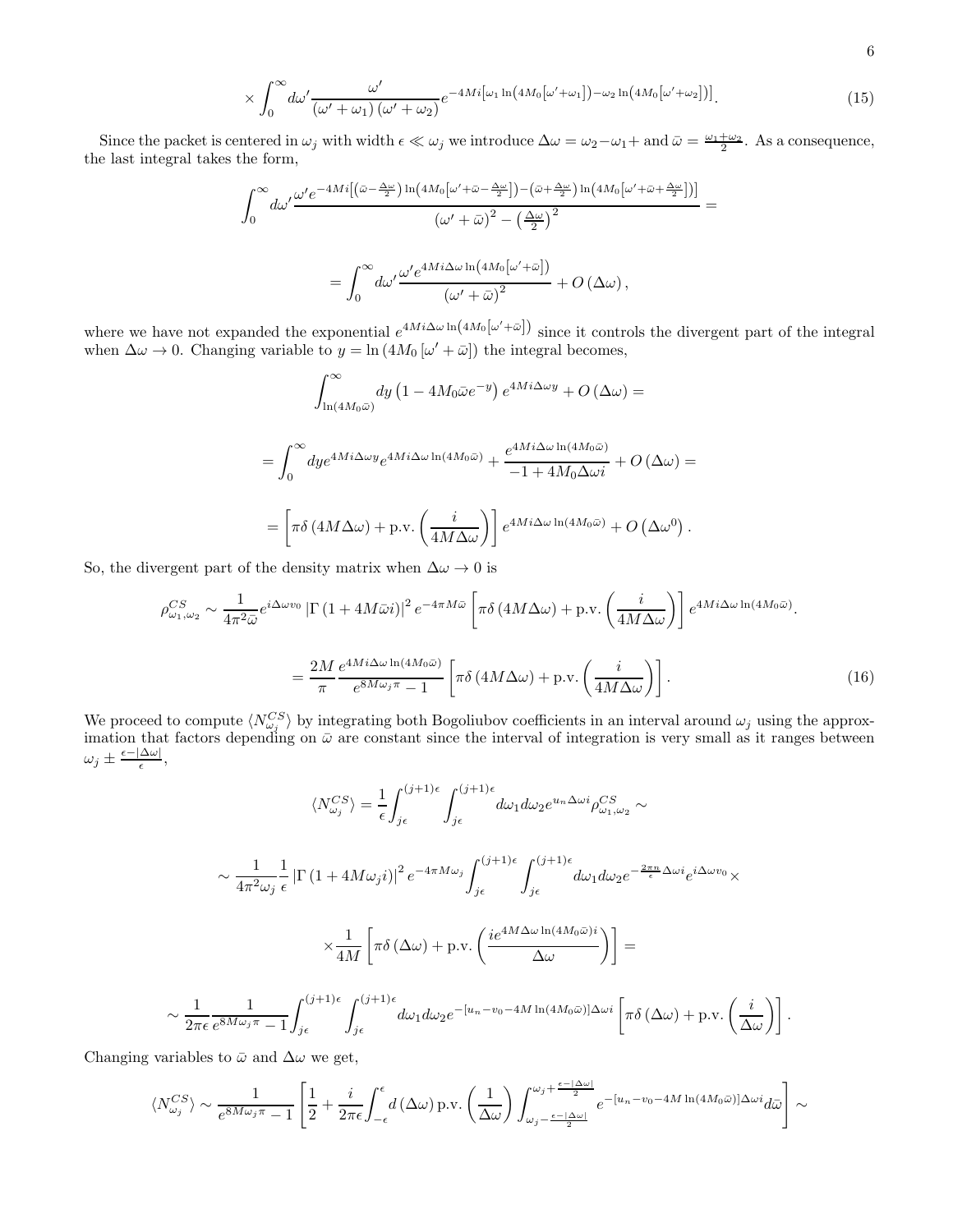$$
\sim \frac{1}{e^{8M\omega_j \pi} - 1} \left[ \frac{1}{2} + \frac{i}{2\pi} \int_{-\epsilon}^{\epsilon} d(\Delta \omega) \, \text{p.v.} \left( \frac{\epsilon - |\Delta \omega|}{\epsilon \Delta \omega} \right) e^{-\alpha \Delta \omega i} \right],
$$

where we defined

<span id="page-7-0"></span>
$$
\alpha \equiv u_n - v_0 - 4M \ln \left( 4M_0 \omega_j \right). \tag{17}
$$

Notice that there appears the indeterminate parameter  $M_0$ . This corresponds to the choice of origin of the affine parameter at scri plus.

A further change of variable  $t = \alpha \Delta \omega$  leads us to

$$
\langle N_{\omega_j}^{CS} \rangle = \frac{1}{e^{8M\omega_j \pi} - 1} \left[ \frac{1}{2} + \frac{1}{\pi} \text{Si}(\epsilon \alpha) + \frac{1}{\pi} \frac{\cos(\alpha \epsilon) - 1}{\alpha \epsilon} \right]
$$
(18)

where Si is the sine integral. When  $\epsilon \alpha \to \infty$  we have that  $\mathrm{Si}(\epsilon \alpha) \to \frac{\pi}{2}$  and the expression goes to

$$
\langle N_{\omega_j}^{CS} \rangle \to \frac{1}{e^{8M\omega_j \pi} - 1}.
$$

This happens when either  $n \to +\infty$  or  $\omega_j \to 0$ . That is, at late times or in the deep infra-red regime. On the other hand, when  $n \to -\infty$  (a detector close to spatial infinity or very early times) we have that Si  $(\epsilon \alpha) \to -\frac{\pi}{2}$  and therefore

$$
\langle N_{\omega_j}^{CS} \rangle \to 0.
$$

We have obtained a closed form for the spectrum of the radiation of the classical shell along its complete trajectory. It only becomes thermal at late times. This agrees with previous numerical results [\[6\]](#page-24-5). Previous efforts had differing predictions on the thermality or not of the radiation [\[7\]](#page-24-6).

## IV. RADIATION FROM THE COLLAPSE OF A QUANTUM SHELL

#### A. The basic quantum operators

A reduced phase-space analysis of the shell shows that the Dirac observables  $v_s$  and M are canonically conjugate variables [\[2](#page-24-4)]. We thus promote them to quantum operators satisfying,

$$
\left[\widehat{M}, \widehat{v}_s\right] = i\hbar \widehat{I},\tag{19}
$$

with  $\widehat{I}$  the identity operator. It will be more convenient to use the operator  $\widehat{v}_0 = \widehat{v}_s - 4\widehat{M}$  which is also conjugate to  $\widehat{M}$ . We call the expectation values of these quantities  $\overline{M} \equiv \langle \hat{M} \rangle$  and  $\overline{v}_0 \equiv \langle \hat{v}_0 \rangle$ .

In terms of them we define the operator

$$
\hat{u}\left(v,\widehat{v}_0,\widehat{M}\right) = v\widehat{I} - 2\left[\widehat{M}\ln\left(\frac{\widehat{v}_0 - v\widehat{I}}{4M_0}\right) + \ln\left(\frac{\widehat{v}_0 - v\widehat{I}}{4M_0}\right)\widehat{M}\right],\tag{20}
$$

where v is a real parameter and  $M_0$  an arbitrary scale. This operator represents the variable  $u(v)$ . Given a value of the parameter v the operator  $\hat{u}$  is well defined in the basis  $\{v_0\}_{v_0\in\mathbb{R}}$  of eigenstates of  $\hat{v}_0$  only for eigenvalues  $v_0 > v$ . This is the relevant region for the computation of Bogoliubov coefficients. It is however convenient to provide an extension of the operator  $\hat{u}$  to the full range of  $v_0$  so that one can work in the full Hilbert space of the shell. The (quantum) Bogoliubov coefficients are independent of such extension. For instance, defining the function  $f_{\epsilon}(x) = \begin{cases} \ln(x), & x \geq \epsilon \\ \ln(\epsilon), & x < \epsilon \end{cases}$  $\ln(\epsilon)$ ,  $x < \epsilon$ one can construct the operator

$$
\hat{u}_{\epsilon}\left(v,\widehat{v}_{0},\widehat{M}\right)=v\widehat{I}-2\left[\widehat{M}f_{\epsilon}\left(\frac{\widehat{v}_{0}-v\widehat{I}}{4M_{0}}\right)+f_{\epsilon}\left(\frac{\widehat{v}_{0}-v\widehat{I}}{4M_{0}}\right)\widehat{M}\right],
$$
\n(21)

which extends  $\hat{u}$  to the full Hilbert space. To understand the physical meaning, we recall that for values of v less than  $v_0$  the packets escape to scri, whereas for v larger than  $v_0$  they fall into the black hole. The extension corresponds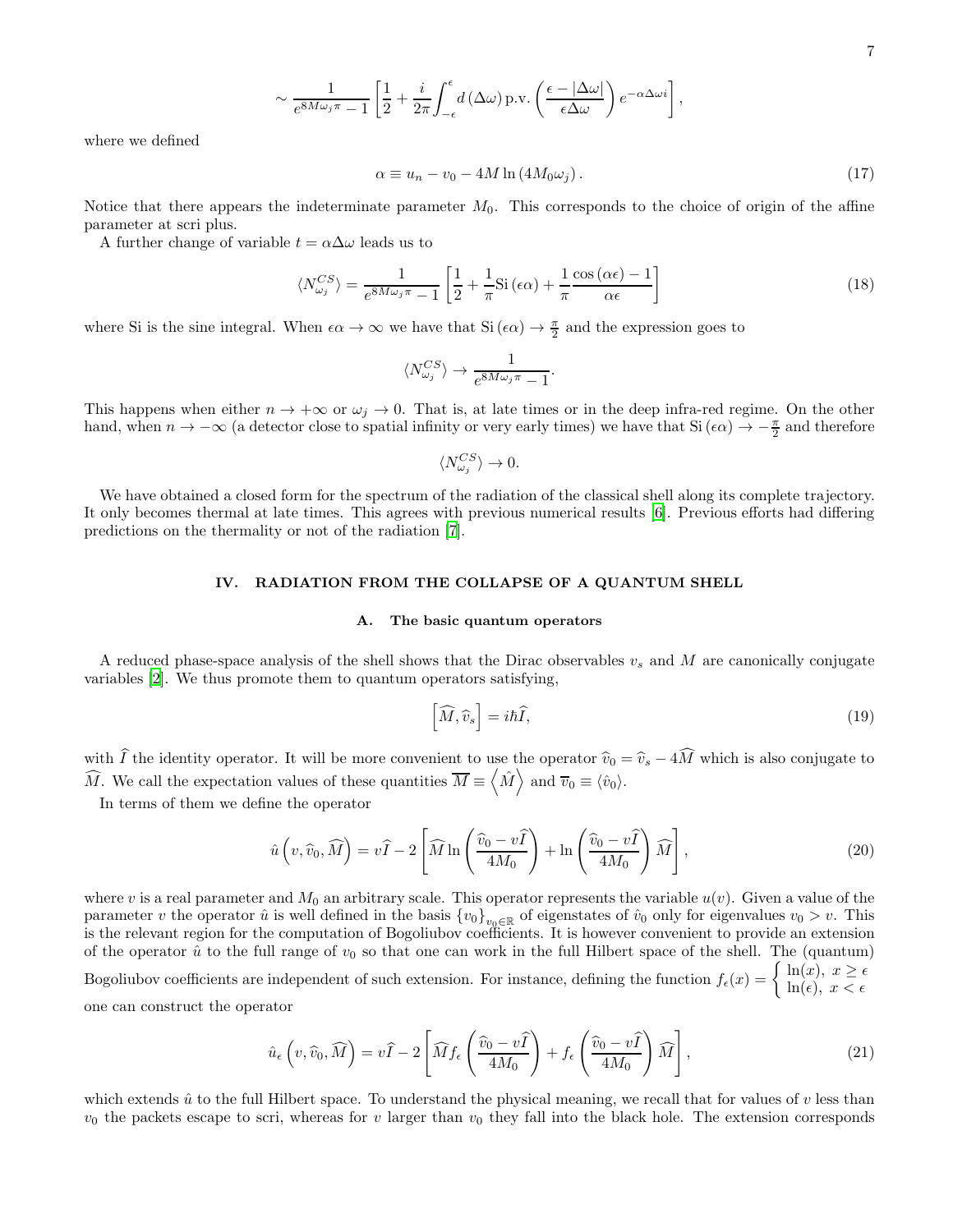to considering particle detectors that either live at scri or live on a time-like trajectory a small distance outside the horizon. As we shall see, the Bogoliubov coefficients will have a well-defined  $\epsilon \to 0$  limit.

Next we seek for the eigenstates of  $\hat{u}_{\epsilon}$ . We work with wave-functions  $\psi(v_0) = \langle v_0 | \psi \rangle$ . The operator  $\hat{M}$  (conjugate to  $\hat{v}_0$ ) is,

$$
\left\langle v_0 | \hat{M} \psi \right\rangle = i\hbar \frac{\partial \psi}{\partial v_0}.\tag{22}
$$

The eigenstates of of  $\hat{u}_{\epsilon}$  are given by the equation

$$
\langle v_0|\hat{u}_{\epsilon}\psi_u\rangle = u\psi_u\left(v_0\right),\,
$$

that is,

$$
v\psi_u(v_0) - 2i\hbar \frac{\partial}{\partial v_0} \left[ f_\epsilon \left( \frac{v_0 - v}{4M_0} \right) \psi_u(v_0) \right] - 2i\hbar f_\epsilon \left( \frac{v_0 - v}{4M_0} \right) \frac{\partial \psi}{\partial v_0} = u\psi_u(v_0), \tag{23}
$$

$$
v\psi_u(v_0) - 4i\hbar f_\epsilon \left(\frac{v_0 - v}{4M_0}\right) \frac{\partial \psi}{\partial v_0} - \frac{2i\hbar}{4M_0} f'_\epsilon \left(\frac{v_0 - v}{4M_0}\right) \psi_u(v_0) = u\psi_u(v_0).
$$

It is useful to make a change of variable  $x = \frac{v_0 - v}{4M_0}$  which leads to

$$
-\frac{4i\hbar}{4M_0}f_{\epsilon}(x)\frac{\partial\psi}{\partial x}-\frac{2i\hbar}{4M_0}f'_{\epsilon}(x)\psi_u(x)=(u-v)\psi_u(x).
$$

Defining  $\phi_u(x)$  by  $\psi_u(x) = \frac{\phi_u(x)}{\sqrt{f(x)}}$  $\frac{\partial u(x)}{|f_{\epsilon}(x)|}$  we get,

$$
\frac{\partial \phi_u}{\partial x} = \frac{iM_0}{\hbar} \frac{u - v}{f_\epsilon} \phi_u,
$$

with general solution

$$
\phi_u(x) = \phi_0 \exp\left(\frac{iM_0}{\hbar}(u-v)\int \frac{ds}{f_{\epsilon}(s)}\right).
$$

Substituting  $f_{\epsilon}$  and going back to the original variables

$$
\psi_u(x) = \begin{cases} \frac{\psi_0^I}{\sqrt{|\ln(x)|}} \exp\left(\frac{iM_0}{\hbar}(u-v) \text{li}(x)\right), & x \ge \epsilon, \\ \frac{\psi_0^{II}}{\sqrt{|\ln(\epsilon)|}} \exp\left(\frac{iM_0}{\hbar}(u-v)\frac{x}{\ln(\epsilon)}\right), & x < \epsilon, \end{cases}
$$

where  $\phi_0, \psi_0^I$  and  $\psi_0^{II}$  are independent, complex, constants and

$$
li(x) = \int_0^x \frac{dt}{\ln(t)},
$$
\n(24)

is the logarithmic integral, which is plotted in figure [\(2\)](#page-9-0).

The discontinuity of  $\psi_u$  in  $x = 1$  introduces a degeneracy in the eigenstates of  $\hat{u}$ . For each eigenvalue we can choose two independent eigenstates,

<span id="page-8-0"></span>
$$
\psi_u^1(x) = \begin{cases}\n\frac{1}{\sqrt{8\pi\hbar|\ln(\epsilon)|}} \exp\left(\frac{iM_0}{\hbar}(u-v)\frac{x-\epsilon}{\ln(\epsilon)}\right), & x < \epsilon \\
\frac{1}{\sqrt{8\pi\hbar|\ln(x)|}} \exp\left(\frac{iM_0}{\hbar}(u-v)\left[\text{li}\left(x\right)-\text{li}\left(\epsilon\right)\right]\right), & \epsilon \le x < 1 \\
0, & x \ge 1\n\end{cases} \tag{25}
$$

<span id="page-8-1"></span>
$$
\psi_u^2(x) = \begin{cases} 0, & x \le 1 \\ \frac{1}{\sqrt{8\pi\hbar|\ln(x)|}} \exp\left(\frac{iM_0}{\hbar}(u-v)\left[\ln(x) - \ln(\epsilon)\right]\right), & x > 1 \end{cases} \tag{26}
$$

which we have chosen as orthonormal. We will adopt the notation  $|u, J\rangle_{\epsilon}$  with  $J = 1, 2$  for these states.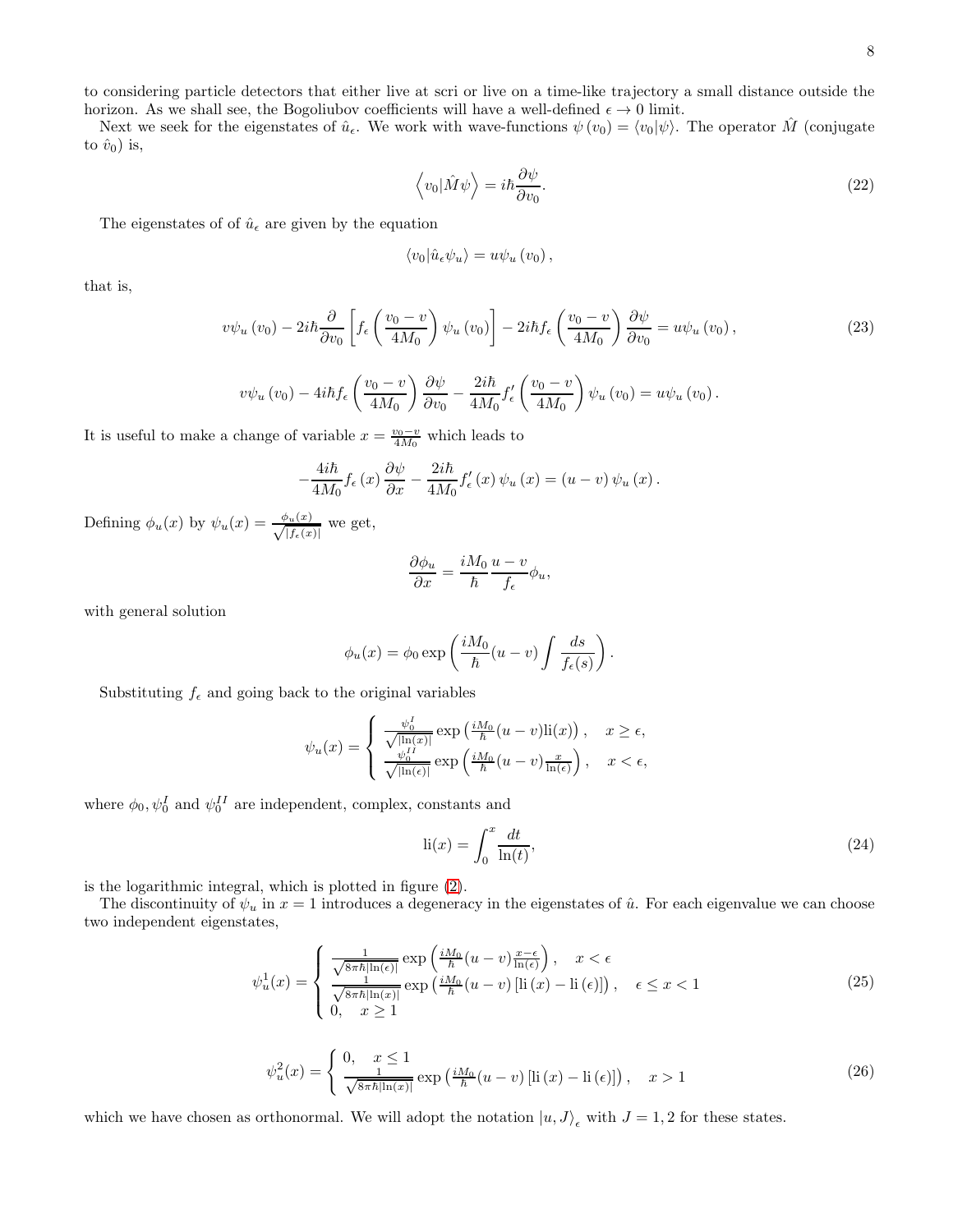

<span id="page-9-0"></span>FIG. 2: The logarithmic integral function.

#### B. Operators associated with the Bogoliubov coefficients and their expectation values

On the previously described quantum space-time we will study Hawking radiation associated with a scalar field. We will assume that the scalar field sees a superposition of geometries corresponding to different masses of the black hole. Therefore, to measure observables associated with the field one needs to take their expectation value with respect to the wave-function of the black hole. In this subsection we will apply these ideas to the computation of the Bogoliubov coefficients and in the next we will extend it to compute the density matrix. We will go from the usual Bogoliubov coefficient  $\beta_{\omega\omega'}$  to the operator  $\hat{\beta}_{\omega\omega'}$ . We will then compute its expectation value on a wave-function packet associated to the black hole and centered on the classical values  $\overline{M}$  and  $\overline{v}_0$ . We start with the expression [\(3\)](#page-3-1) and promote it to a well defined operator

<span id="page-9-1"></span>
$$
\hat{\beta}_{\omega\omega'} = -\frac{1}{2\pi} \sqrt{\frac{\omega'}{\omega}} \lim_{\epsilon \to 0} \int_{-\infty}^{+\infty} dv \theta \left(\hat{v}_0 - v\hat{I}\right) e^{-i\omega \hat{u}_\epsilon(v) - i\omega' v} \theta \left(\hat{v}_0 - v\hat{I}\right).
$$
\n(27)

We then consider a state  $\Psi$  associated with the black hole and compute the expectation value,

$$
\left\langle \hat{\beta} \right\rangle_{\omega\omega'} = -\frac{1}{2\pi} \sqrt{\frac{\omega'}{\omega}} \lim_{\epsilon \to 0} \left\langle \Psi \right| \int_{-\infty}^{+\infty} dv \int_{-\infty}^{+\infty} dv_0 \left| v_0 \right\rangle \left\langle v_0 \right| \theta \left( \hat{v}_0 - v \hat{I} \right) e^{-i\omega \hat{u}_{\epsilon}(v) - i\omega' v} \times \times \sum_{J=1,2} \int_{-\infty}^{+\infty} du \left| u, J \right\rangle_{\epsilon\epsilon} \left\langle u, J \right| \int_{-\infty}^{+\infty} dv'_0 \left| v'_0 \right\rangle \left\langle v'_0 \right| \theta \left( \hat{v}_0 - v \hat{I} \right) \left| \Psi \right\rangle,
$$

where we have introduced bases of eigenstates of  $\hat{v}_0$  and  $\hat{u}$ .

Given,

$$
\left\langle \hat{\beta} \right\rangle_{\omega\omega'} = -\frac{1}{2\pi} \sqrt{\frac{\omega'}{\omega}} \lim_{\epsilon \to 0} \int_{-\infty}^{\infty} \int_{-\infty}^{\infty} \int_{-\infty}^{\infty} \int_{-\infty}^{\infty} dv dv_0 dv_0' du \Psi^*(v_0) \Psi(v_0') \theta(v_0 - v) \theta(v_0' - v) \times \times e^{-i\omega u - i\omega' v} \sum_{J=1,2} \psi_{u,J}(v_0) \psi_{u,J}^*(v_0'),
$$

and changing variables  $x_1 = \frac{v_0 - v}{4M_0}$  and  $x_2 = \frac{v'_0 - v}{4M_0}$  we get

$$
\left\langle \hat{\beta} \right\rangle_{\omega\omega'} = -\frac{\left(4M_0\right)^2}{2\pi} \sqrt{\frac{\omega'}{\omega}} \lim_{\epsilon \to 0} \int_{-\infty}^{\infty} dv e^{-i\omega'v} \int_{0}^{\infty} \int_{0}^{\infty} dx_1 dx_2 \Psi^*(4M_0x_1 + v) \times
$$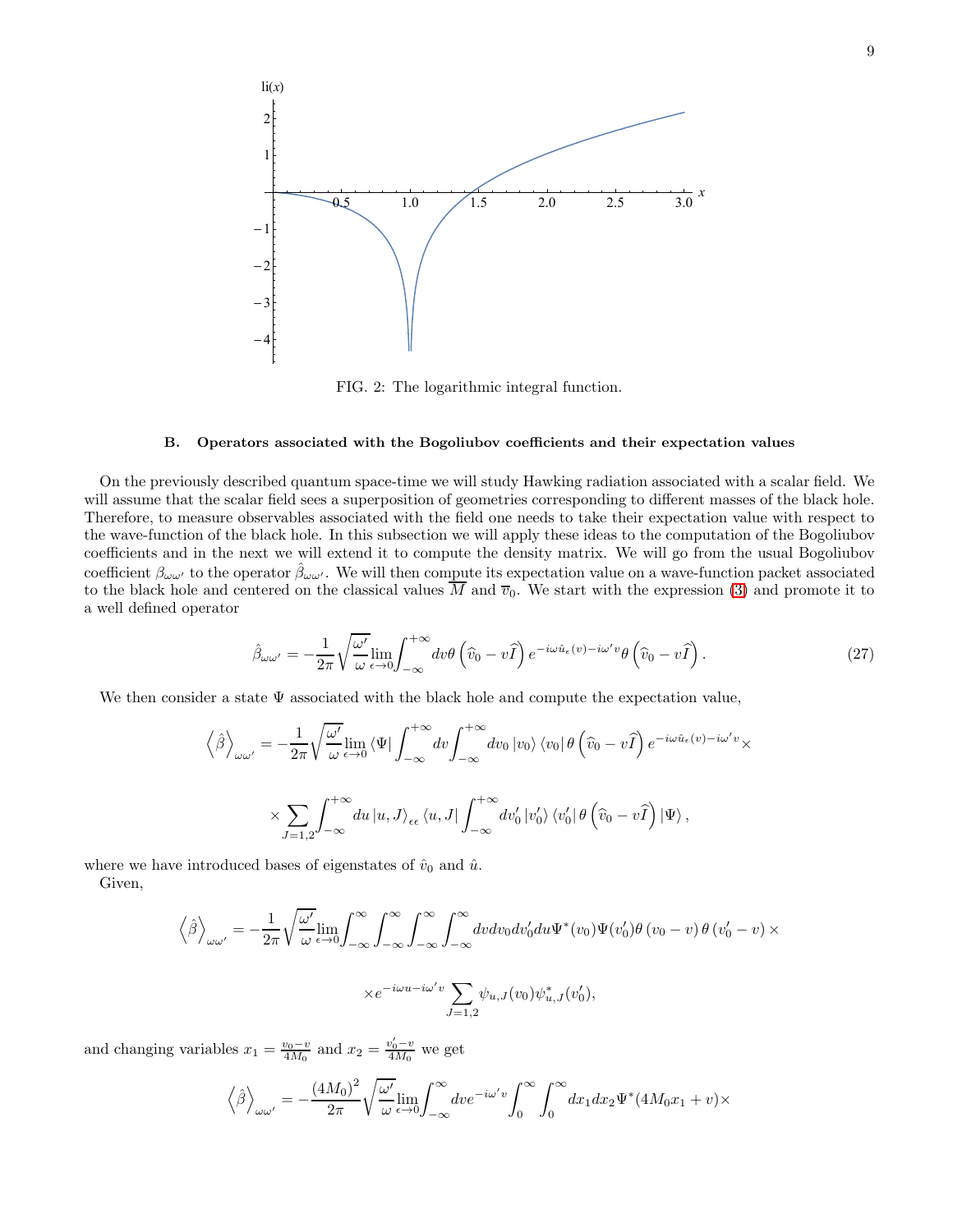<span id="page-10-1"></span>
$$
\times \Psi(4M_0x_2 + v) \int_{-\infty}^{+\infty} du e^{-i\omega u} \sum_{J=1,2} \psi_u^J(x_1) \psi_u^{J*}(x_2).
$$
 (28)

10

The definition of the eigenstates  $\psi_u^I$  reduces the integral in  $\int_0^\infty \int_0^\infty dx_1 dx_2$  to

$$
\int_0^{\epsilon} \int_0^{\epsilon} dx_1 dx_2 + \int_0^{\epsilon} \int_{\epsilon}^1 dx_1 dx_2 + \int_{\epsilon}^1 \int_0^{\epsilon} dx_1 dx_2 + \int_{\epsilon}^1 \int_{\epsilon}^1 dx_1 dx_2 + \int_1^{\infty} \int_1^{\infty} dx_1 dx_2.
$$

In the appendix we show that the first 3 integrals do not contribute in the limit  $\epsilon \to 0$ . Therefore the calculation reduces to,

$$
\left\langle \hat{\beta} \right\rangle_{\omega\omega'} = -\frac{(4M_0)^2}{2\pi 8\pi \hbar} \sqrt{\frac{\omega'}{\omega}} \lim_{\epsilon \to 0} \int_{-\infty}^{\infty} dv e^{-i\omega' v} \left( \int_{\epsilon}^{1} \int_{\epsilon}^{1} dx_1 dx_2 + \int_{1}^{\infty} \int_{1}^{\infty} dx_1 dx_2 \right) \Psi^*(4M_0x_1 + v) \times
$$
  
 
$$
\times \Psi(4M_0x_2 + v) \int_{-\infty}^{\infty} du e^{-i\omega u} \frac{1}{\sqrt{|\ln(x_2)| |\ln(x_1)|}} \exp\left( \frac{iM_0}{\hbar} (u - v) [\text{li}(x_1) - \text{li}(x_2)] \right).
$$

Computing the integral in  $u$  we get,

$$
\left\langle \hat{\beta} \right\rangle_{\omega\omega'} = -\frac{(4M_0)^2}{2\pi 8\pi \hbar} \sqrt{\frac{\omega'}{\omega}} \lim_{\epsilon \to 0} \int_{-\infty}^{\infty} dv \, e^{-i\omega' v} \left( \int_{\epsilon}^{1} \int_{\epsilon}^{1} dx_1 dx_2 + \int_{1}^{\infty} \int_{1}^{\infty} dx_1 dx_2 \right) \Psi^*(4M_0x_1 + v) \times
$$

$$
\times \Psi(4M_0x_2 + v) \frac{2\pi \delta \left( \omega - \frac{M_0}{\hbar} \left[ \text{li}(x_1) - \text{li}(x_2) \right] \right)}{\sqrt{\left| \text{ln}(x_2) \right| \left| \text{ln}(x_1) \right|}} e^{-i\omega v}.
$$

Since li is invertible in  $(0, 1)$  and in  $(1, +\infty)$  we can then integrate in  $x_2$  to get

$$
\langle \hat{\beta} \rangle_{\omega\omega'} = -\frac{2M_0}{\pi} \sqrt{\frac{\omega'}{\omega}} \int_{-\infty}^{\infty} dv e^{-i\omega'v} \left( \int_0^1 dx_1 + \int_1^{\infty} dx_1 \right) \times
$$
  
 
$$
\times \Psi^*(4M_0x_1 + v)\Psi(4M_0x_2(x_1) + v)\sqrt{\frac{|\ln(x_2)|}{|\ln(x_1)|}} e^{-i\omega v},
$$

where  $x_2(x_1) = \mathrm{li}^{-1} \left[ \mathrm{li} (x_1) - \frac{\omega \hbar}{M_0} \right]$ ] and we have used that  $\partial_t \text{li}(t) = \frac{1}{|\text{ln}(t)|}$ . We redefine  $x = x_1$  and

$$
\bar{x}_{\omega}(x) = \mathrm{li}^{-1} \left[ \mathrm{li} \left( x \right) - \frac{\omega \hbar}{M_0} \right]. \tag{29}
$$

Therefore,

$$
\left<\hat{\beta}\right>_{\omega\omega'} = -\frac{2M_0}{\pi} \sqrt{\frac{\omega'}{\omega}} \int_0^\infty dx \sqrt{\frac{|\ln(\bar{x}_\omega(x))|}{|\ln(x)|}} \int_{-\infty}^\infty dv e^{-i\left[\omega + \omega'\right]v} \Psi^*(4M_0x + v)\Psi(4M_0\bar{x}_\omega(x) + v),
$$

where we have inverted the order of the integrals for convenience of subsequent calculations. Finally, the change of variable  $s \equiv v + 2M_0 [x + \bar{x}_{\omega}(x)]$  gives us

$$
\left<\hat{\beta}\right>_{\omega\omega'}=-\frac{2M_0}{\pi}\sqrt{\frac{\omega'}{\omega}}\int_0^\infty dx \sqrt{\frac{|\ln(\bar{x}_\omega(x))|}{|\ln(x)|}}e^{i2M_0\left[\omega+\omega'\right][x+\bar{x}_\omega(x)]}\int_{-\infty}^\infty ds e^{-i\left[\omega+\omega'\right]s}\Psi^*(s+2M_0\Delta_\omega(x))\Psi(s-2M_0\Delta_\omega(x)),
$$

with  $\Delta_{\omega}(x) \equiv x - \bar{x}_{\omega}(x)$ . To better connect this expression with the classical case we can make the general assumption that the wave-packet  $\Psi$  of the shell is centered in time  $\bar{v}_0$  and mass  $\bar{M}$ . We define  $\Phi$  such that

<span id="page-10-0"></span>
$$
\Psi(v_0) \equiv \Phi(v_0 - \bar{v}_0) e^{-i\bar{M}\frac{v_0 - \bar{v}_0}{\hbar}}.
$$
\n
$$
(30)
$$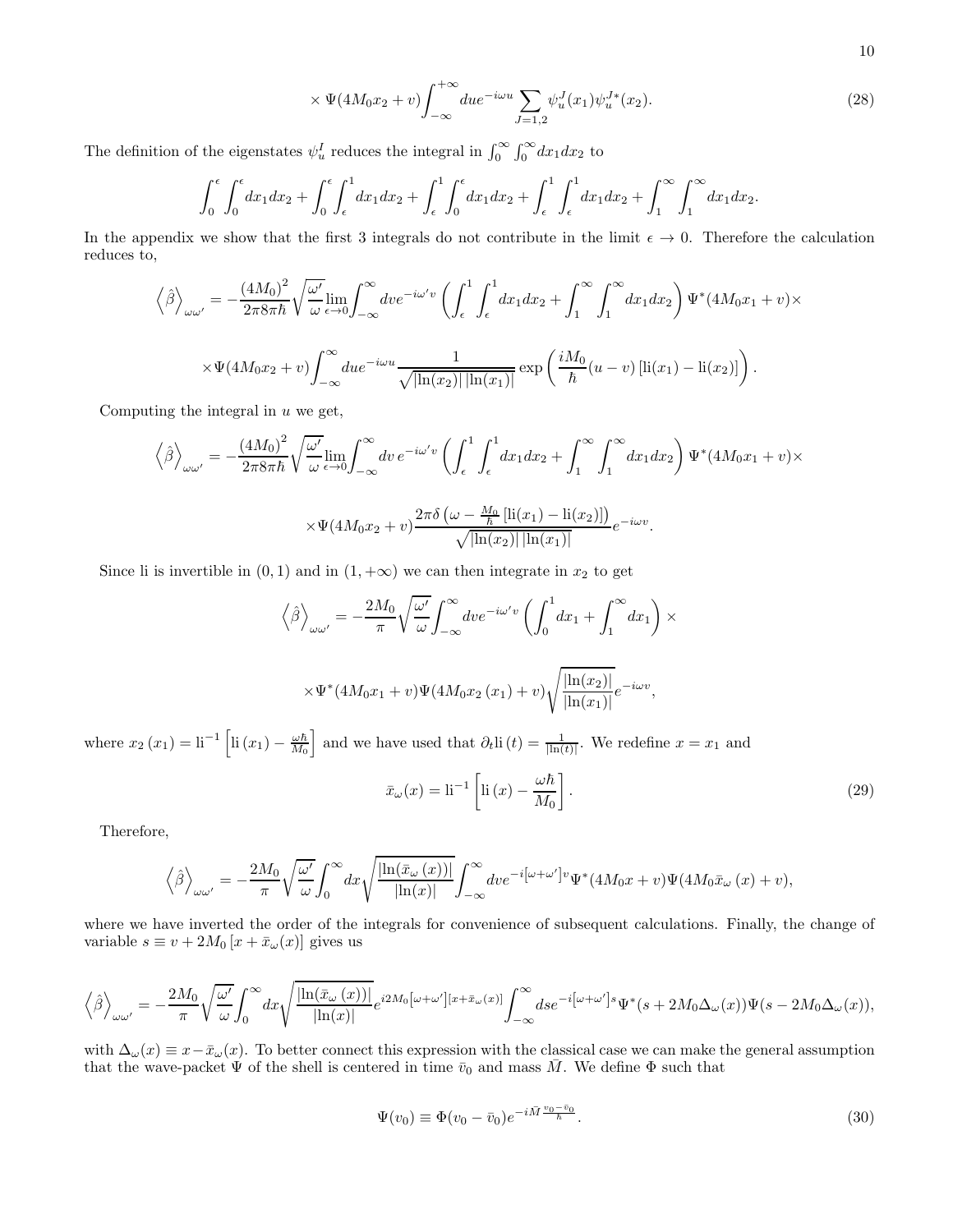Now

$$
\left\langle \hat{\beta} \right\rangle_{\omega\omega'} = -\frac{2M_0 e^{-i\left[\omega + \omega'\right]\bar{v}_0}}{\pi} \sqrt{\frac{\omega'}{\omega}} \int_0^\infty dx \sqrt{\frac{\left|\ln(\bar{x}_\omega(x))\right|}{\left|\ln(x)\right|}} e^{i4M_0\left[\omega + \omega'\right]x} e^{-i2M_0\left[\omega + \omega'\right]\Delta_\omega(x)} e^{i\frac{4\bar{M}M_0}{\hbar}\Delta_\omega(x)} \times \int_{-\infty}^\infty ds e^{-i\left[\omega + \omega'\right]s} \Phi^*(s + 2M_0\Delta_\omega(x)) \Phi(s - 2M_0\Delta_\omega(x)).
$$
\n(31)

As a possible wave-function for the black hole we consider a Gaussian centered in  $\bar{v}_0$  and  $\bar{M}_0$  whose  $v_0$  representation is

<span id="page-11-2"></span>
$$
\Psi_b(v_0) = \frac{1}{(\pi \sigma^2)^{\frac{1}{4}}} e^{-\frac{(v_0 - \bar{v}_0)^2}{2\sigma^2}} e^{-i\bar{M}\frac{v_0 - \bar{v_0}}{\hbar}}.
$$
\n(32)

Using this wave-function we get

$$
\left\langle \hat{\beta} \right\rangle_{\omega\omega'} = -\frac{2M_0 e^{-i\left[\omega + \omega'\right]\bar{v}_0}}{\pi} \sqrt{\frac{\omega'}{\omega}} \int_0^\infty dx \sqrt{\frac{\left|\ln(\bar{x}_\omega(x))\right|}{\left|\ln(x)\right|}} e^{i4M_0\left[\omega + \omega'\right]x} e^{-i2M_0\left[\omega + \omega'\right]\Delta_\omega(x)} e^{i\frac{4\bar{M}M_0}{\hbar}\Delta_\omega(x)} \times \frac{1}{\left(\pi\sigma^2\right)^{\frac{1}{2}}} e^{-\frac{4M_0^2\Delta_\omega(x)^2}{\sigma^2}} \int_{-\infty}^\infty ds e^{-i\left[\omega + \omega'\right]s} e^{-\frac{s^2}{\sigma^2}}.
$$

Computing the Gaussian integral

<span id="page-11-1"></span>
$$
\left\langle \hat{\beta} \right\rangle_{\omega\omega'} = -\frac{2M_0}{\pi} \sqrt{\frac{\omega'}{\omega}} e^{-i\left[\omega + \omega'\right]\bar{v}_0} e^{-\left[\omega + \omega'\right]^2 \frac{\sigma^2}{4}} \int_0^\infty dx \sqrt{\frac{\left|\ln(\bar{x}_\omega(x))\right|}{\left|\ln(x)\right|}} \times
$$
  
 
$$
\times e^{i4M_0\left[\omega + \omega'\right]x} e^{i\frac{4\bar{M}M_0}{\hbar}\Delta_\omega(x)} e^{-\frac{4M_0^2}{\sigma^2}\Delta_\omega(x)^2} e^{-i2M_0\left[\omega + \omega'\right]\Delta_\omega(x)}.
$$
 (33)

To check the consistency of this result we can get the classical limit by taking  $\hbar$  to zero and the width of the packet in both canonical variables to zero as well,

<span id="page-11-0"></span>
$$
\hbar \to 0, \ \sigma \to 0 \quad \text{with} \quad \frac{\hbar}{\sigma} \to 0. \tag{34}
$$

In that limit  $\bar{x}_{\omega}(x) = \mathrm{li}^{-1} \left[ \mathrm{li}(x) - \frac{\omega \hbar}{M_0} \right]$  $\Big] \to x$  and  $\frac{\Delta_{\omega}(x)}{\hbar} \to \frac{\omega}{M_0} \ln(x)$ . Therefore,

$$
\Big<{\hat{\beta}}\Big>_{\omega\omega'}\underset{\hbar\rightarrow 0}{\longrightarrow}-\frac{4M_0}{2\pi}\sqrt{\frac{\omega'}{\omega}}e^{-i\left[\omega+\omega'\right]\bar{v_0}}\int_0^\infty dx e^{4M_0i\left[\omega+\omega'\right]x}e^{i4\bar{M}\omega\ln(x)}=\beta_{\omega\omega'}
$$

and we recover the classical expression [\(12\)](#page-5-0).

#### C. Corrections to Hawking radiation: a first approach

In the previous subsection we obtained the Bogoliubov coefficients in the full quantum treatment and showed that we recover the classical result in the classical limit [\(34\)](#page-11-0). Here we would like to study deviations from the classical behaviour. For it, we will use the expectation values derived in the previous section. This is only a first approximation since the correct expression involves the expectation value of products of the operators associated with the Bogoliubov coefficients. We will later see that this implies an important difference and an interesting example of how the quantum fluctuations may be determinant and lead to significant departures from the mean field approach.

We will consider the example of a Gaussian wave-packet for the wave-function of the shell and arrive to some general conclusions. Then, to maintain tractable expressions, we will restrict attention to "extreme" cases of the latter: one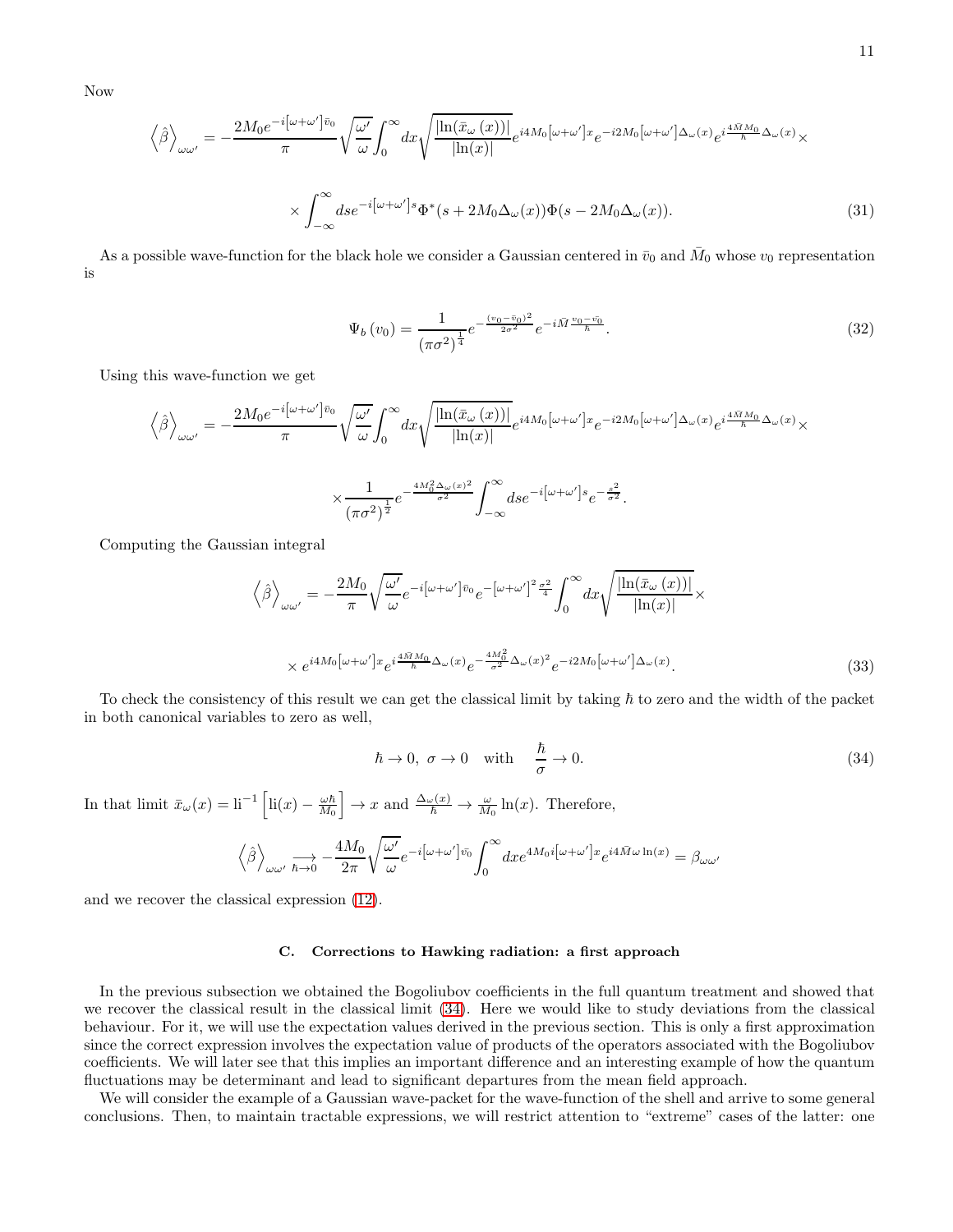with the Gaussian very peaked in mass (with large dispersion in  $v_0$ ) and the other with the Gaussian very peaked in  $v_0$  (with large dispersion in the mass).

Let us start with some general considerations about the expectation value of the operator associated with the Bogoliubov coefficients. Expression [\(33\)](#page-11-1) has several differences with the classical limit [\(12\)](#page-5-0), especially in the dependence with the frequency  $\omega'$ . Lets focus in the integrand

$$
\sqrt{\frac{\left|\ln(\bar{x}_\omega\left(x\right))\right|}{\left|\ln(x)\right|}}e^{i4M_0\left[\omega+\omega'\right]x}e^{i\frac{4\bar{M}M_0}{\hbar}\Delta_\omega\left(x\right)}e^{-\frac{4M_0^2}{\sigma^2}\Delta_\omega\left(x\right)^2}e^{-i2M_0\left[\omega+\omega'\right]\Delta_\omega\left(x\right)}.
$$

Taking into account that

$$
\Delta_{\omega}(x) \xrightarrow[x \to 0]{} \mathrm{li}^{-1}\left(-\frac{\hbar \omega}{M_0}\right)
$$
  

$$
\Delta_{\omega}(x) \xrightarrow[x \to +\infty]{} \frac{\hbar \omega}{M_0} \ln(x),
$$

and remembering that

$$
\bar{x}_{\omega}(x) = \mathrm{li}^{-1} \left( \mathrm{li}(x) - \frac{\hbar \omega}{M_0} \right),\,
$$

we see it vanishes when  $x \to 0$ , also  $\sqrt{\frac{\ln(\bar{x}_\omega(x))}{\ln(x)}}$  is bounded by 1 and finally

$$
e^{-\frac{4M_0^2}{\sigma^2}\Delta_\omega(x)^2} \sim e^{-\frac{4\hbar^2}{\sigma^2}\ln(x)^2}.
$$

Therefore the integral has a bound (independent of  $\omega'$ ) given by

$$
\int_0^\infty dx e^{-\frac{4M_0^2}{\sigma^2} \Delta_\omega(x)^2}.
$$

This fact, together with the exponential factor  $e^{-\left[\omega+\omega'\right]^2\frac{\sigma^2}{4}}$  outside the integral, ensures exponential suppression of large  $\omega'$  contributions. The integral also lacks the  $\frac{1}{\omega'+\omega}$  dependence that the classical expression has since setting  $\omega' = \omega = 0$  inside the integral still gives us a finite result.

One quantity that is extremely sensitive to these differences is the total number of emitted particles per unit frequency. If we compute it using the expectation value of the Bogoliubov coefficients it will be given by

$$
\langle N_{\omega}^{AQS} \rangle = \int_0^{\infty} d\omega' \left\langle \hat{\beta} \right\rangle_{\omega\omega'} \left\langle \hat{\beta} \right\rangle_{\omega\omega'}^* \tag{35}
$$

where the superscript "AQS" stands for Approximate Quantum Shell. The reason to call it approximate is that the correct way to compute it would be with the expectation value of the product of Bogoliubov coefficients instead of the product of expectation values. We will address this important issue in the next section, but for now we will assume that fluctuations are small and this is a good approximation.

Given the previous general remarks about Bogoliubov coefficients we conclude  $\langle N_{\omega}^{AQS} \rangle$  is not divergent as in the classical expression [\(14\)](#page-5-1) but finite which is a big departure from eternal Hawking radiation.

A more explicit analysis can be performed with a state that is squeezed with large dispersion in the position of the shell and very peaked in the mass. Specifically, we will consider the case where the shell is in a Gaussian [\(32\)](#page-11-2) squeezed state with large dispersion in  $v_0$  and small dispersion in M. The leading quantum correction for such states is obtained by taking the limit  $\hbar \rightarrow 0$  with

<span id="page-12-1"></span>
$$
\Delta v_0 = \sigma = \text{constant} = Z\ell_{\text{Planck}} , Z \gg 1 ; \quad \Delta M = \hbar/\sigma. \tag{36}
$$

Even though this limit is different from the one we took following [\(33\)](#page-11-1) it has similarities with it. The terms inside the integral go to their classical values but the external factor involving  $\sigma$  now remains. One then finds that [\(33\)](#page-11-1) goes to:

<span id="page-12-0"></span>
$$
\left\langle \hat{\beta} \right\rangle_{\omega\omega'} \to e^{-\left[\omega + \omega'\right]^2 \frac{\sigma^2}{4}} \beta_{\omega\omega'}.
$$
\n(37)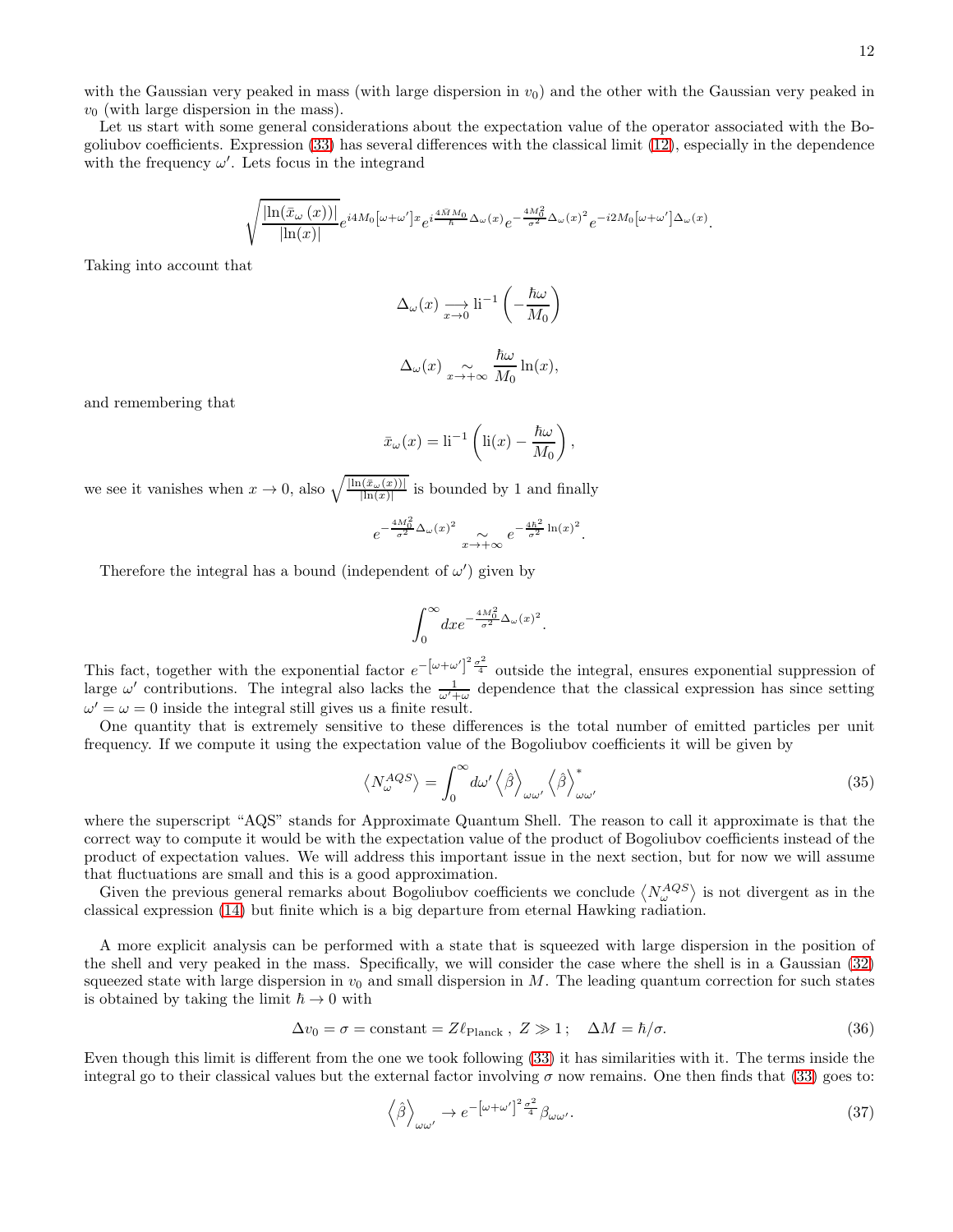The deviation from the classical Bogoliubov coefficients is only through a multiplicative factor that disappears in the classical limit where  $\sigma \to 0$ . For non-zero  $\sigma$  the factor suppresses frequencies greater than  $1/\sigma$ . This produces important corrections to the calculation of Hawking radiation as we already mentioned. However this calculation is based in an approximation in which we computed the square of the expectation value of the Bogoliubov coefficients instead of the expectation value of the square. It turns out this approximation breaks down. We present detailed calculations in the appendix. Here we just outline the calculation.

Estimating the expectation value of the number operator using expression [\(37\)](#page-12-0) we get,

$$
\langle N_{\omega}^{AQS} \rangle = \int_0^{\infty} d\omega' \left\langle \hat{\beta} \right\rangle_{\omega\omega'} \left\langle \hat{\beta} \right\rangle_{\omega\omega'}^* = \frac{1}{4\pi^2} \frac{1}{\omega} \left| \Gamma(1 + 4\bar{M}\omega i) \right|^2 e^{-4\pi \bar{M}\omega} \int_0^{\infty} d\omega' \frac{\omega' e^{-\left[\omega + \omega'\right]^2 \frac{\sigma^2}{2}}}{\left(\omega' + \omega\right)^2} = \frac{1}{e^{8\bar{M}\pi\omega} - 1} \frac{2\bar{M}}{\pi} \int_0^{\infty} d\omega' \frac{\omega' e^{-\left[\omega + \omega'\right]^2 \frac{\sigma^2}{2}}}{\left(\omega' + \omega\right)^2}.
$$
\n(38)

This expression has the same pre-factor Hawking radiation has but with  $\overline{M}$  in the role of mass. However, unlike [\(14\)](#page-5-1) this is a finite expression for all  $\omega \neq 0$  and has a logarithmic divergence when  $\omega \to 0$ . Furthermore, it has a  $\exp(-\frac{\omega^2 \sigma^2}{2})$  $\frac{2\sigma^2}{2}$ ) dependence when  $\omega \to +\infty$  instead of the usual exp( $-8\bar{M}\pi\omega$ ) for Hawking radiation.

Since we are interested in the behaviour of the Hawking radiation as a function of time it is convenient to introduce wave packets as we considered before and therefore to compute the number of particles at time  $u_n$  around  $\omega_i$  given by,

$$
\langle N_{\omega_j}^{AQS} \rangle = \frac{1}{\epsilon} \int_{j\epsilon}^{(j+1)\epsilon} \int_{j\epsilon}^{(j+1)\epsilon} d\omega_1 d\omega_2 e^{-u_n \Delta \omega i} \left\langle \rho_{\omega_1,\omega_2}^{AQS} \right\rangle.
$$

Using the results in appendix 2 it can be computed explicitly, yielding,

$$
\langle N_{\omega_j}^{AQS} \rangle = \frac{\bar{M}\epsilon}{\pi} \frac{1}{e^{8\bar{M}\pi\omega_j} - 1} \int_1^\infty dy \frac{e^{-\frac{\omega_j^2 \sigma^2}{2}y}}{y} \left\{ \frac{\sin\left[\frac{\epsilon}{2}\left(\alpha - 2\bar{M}\ln\left(y\right)\right)\right]}{\frac{\epsilon}{2}\left(\alpha - 2\bar{M}\ln\left(y\right)\right)}\right\}^2.
$$

Where  $\alpha$  is the same quantity defined in equation [\(17\)](#page-7-0) with M and  $v_0$  replaced by their respective expectation values in the Gaussian state given above. The presence of the factor  $\sin^2(a)/a^2$  and the decreasing exponential imply that the integral decreases when  $\alpha$  grows and also drastically decreases when  $\alpha < 0$ . The latter is a result we already knew from the classical case, but the former is a result of the quantum nature of the black hole since it is not present if  $\sigma = 0$ . Figure [\(3\)](#page-14-0) shows the departure from the classical result that appears when one computes the frequency distribution starting from  $\langle \hat{\beta} \rangle$ . We can estimate the time of emission for each frequency using both extremes. In the appendix we also show that the features are robust with respect to the choice of the quantum state by considering squeezed states with large dispersion in the mass, which is the opposite of the choice we considered here. However, as we shall see in the next section, the decrease in emission for late time is an artifact of the approximation considered that neglects the fluctuations of the number of particles.

## V. COMPUTING THE EXPECTATION VALUE OF THE DENSITY MATRIX IN THE COMPLETE QUANTUM TREATMENT

In this section we will obtain an exact expression for the expectation value of the density matrix with the same technique used to compute the expectation value of Bogoliubov coefficients. From its diagonal terms we can compute the number of particles produced as a function of frequency.

From expression [\(27\)](#page-9-1) for the operator associated to a Bogoliubov coefficient we can compute the expectation value of the density matrix as

$$
\left\langle \rho^{QS}_{\omega_1\omega_2} \right\rangle = \int_0^\infty d\omega' \left\langle \hat{\beta}_{\omega_1\omega'} \hat{\beta}^*_{\omega_2\omega'} \right\rangle.
$$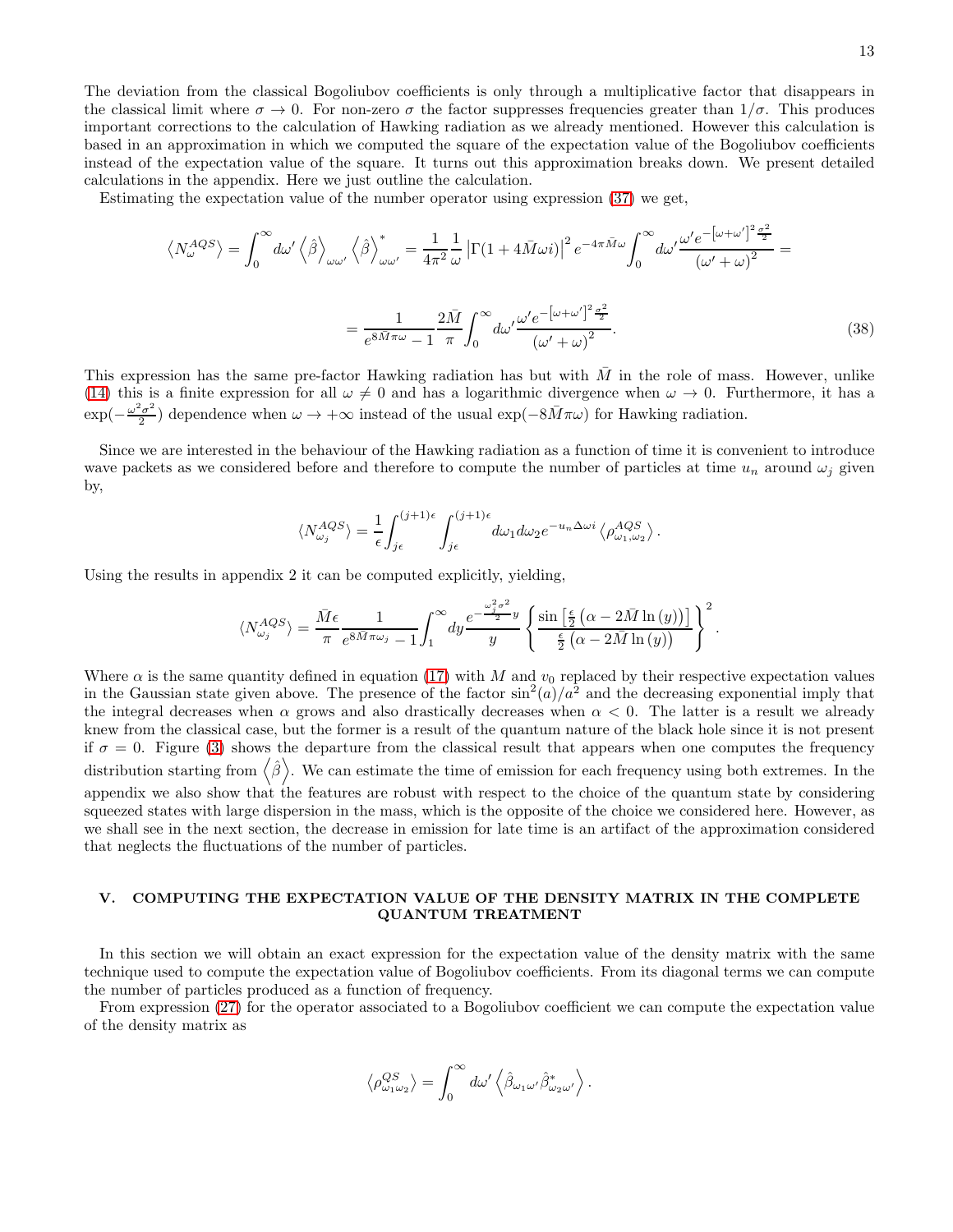

<span id="page-14-0"></span>FIG. 3: This plot shows the departure from the classical result of  $N_{\omega_j}^{AQS}/N_{\omega_j}^H$ . We have considered  $\omega_j$  corresponding to the  $\lambda$  of maximum emission ( $\lambda_m \sim 16R_s$ ), the frequency interval  $\epsilon = c/R_s$  and the shell's position uncertainty  $\sigma = 5R_s \times 10^{-38}$  (~ 3l<sub>P</sub> for  $R_s = 1km$ ). Note that the time step is  $2\pi/\epsilon$ .

where  $QS$  stands for quantum shell. The full expression is

$$
\langle \rho_{\omega_1 \omega_2}^{QS} \rangle = \frac{1}{(2\pi)^2} \int_0^\infty d\omega' \frac{\omega'}{\sqrt{\omega_1 \omega_2}} \langle \Psi | \int \int_{-\infty}^{+\infty} dv dv' \int_{-\infty}^{+\infty} dv_0 |v_0\rangle \langle v_0| \theta (\hat{v}_0 - v\hat{I}) e^{-i\omega_1 \hat{u}(v) - i\omega' v} \times
$$
  

$$
\times \sum_{J=1,2} \int_{-\infty}^{+\infty} du |u, J\rangle \langle u, J| \int_{-\infty}^{+\infty} dv_0'' |v_0''\rangle \langle v_0''| \theta (\hat{v}_0 - v\hat{I}) \int_{-\infty}^{+\infty} dv_0''' |v_0'''\rangle \langle v_0'''| \theta (\hat{v}_0 - v'\hat{I}) \times
$$
  

$$
\times \sum_{L=1,2} \int_{-\infty}^{+\infty} du' |u', L\rangle \langle u', L| e^{i\omega_2 \hat{u}'(v') + i\omega' v'} \int_{-\infty}^{+\infty} dv_0' |v_0'\rangle \langle v_0' | \theta (\hat{v}_0 - v'\hat{I}) | \Psi \rangle.
$$

Here we have considered bases of eigenstates of  $\hat{v}_0$  and  $\hat{u}$  and we have omitted the  $\epsilon$  dependence in  $\hat{u}$  eigenstates. Identical arguments as the ones used in the appendix allow us to do so. Simplifying the expression we get

$$
\left\langle \rho^{QS}_{\omega_1\omega_2} \right\rangle = \frac{1}{(2\pi)^2} \int_0^\infty d\omega' \frac{\omega'}{\sqrt{\omega_1\omega_2}} \int_{-\infty}^{+\infty} dv dv' dv_0 dv_0' dv_0'' dv_0'''\theta \left(v_0 - v\right) \theta \left(v_0'' - v\right) \theta \left(v_0'' - v'\right) \theta \left(v_0' - v'\right) \delta \left(v_0'' - v_0''\right) \times \int_{-\infty}^{+\infty} du du' e^{-i\omega_1 u - i\omega' v} \sum_{J=1,2} \psi_{u,J}(v_0) \psi_{u,J}^*(v_0'') e^{i\omega_2 u' + i\omega' v'} \sum_{L=1,2} \psi_{u',L}(v_0'') \psi_{u',L}^*(v_0') \Psi^*(v_0) \Psi(v_0'),
$$

The change of variables  $x_1 = \frac{v_0 - v}{4M_0}$ ,  $x_2 = \frac{v_0'' - v}{4M_0}$ ,  $x_3 = \frac{v_0'' - v'}{4M_0}$  $\frac{v''-v'}{4M_0}$  y  $x_4 = \frac{v'_0-v'}{4M_0}$  $\frac{\sqrt{a-v}}{4M_0}$  take us to

$$
\left\langle \rho_{\omega_1 \omega_2}^{QS} \right\rangle = \frac{(4M_0)^4}{(2\pi)^2} \int_0^\infty d\omega' \frac{\omega'}{\sqrt{\omega_1 \omega_2}} \int_{-\infty}^{+\infty} dv dv' \int_0^{+\infty} dx_1 dx_2 dx_3 dx_4 \delta \left( 4M_0 \left[ x_2 - x_3 \right] + v - v' \right) \times
$$

$$
\times \int_{-\infty}^{+\infty} du du' e^{-i\omega_1 u - i\omega' v} \sum_{J=1,2} \psi_{u,J}(x_1) \psi_{u,J}^*(x_2) e^{i\omega_2 u' + i\omega' v'} \sum_{L=1,2} \psi_{u',L}(x_3) \psi_{u',L}^*(x_4) \Psi^*(4M_0 x_1 + v) \Psi(4M_0 x_4 + v').
$$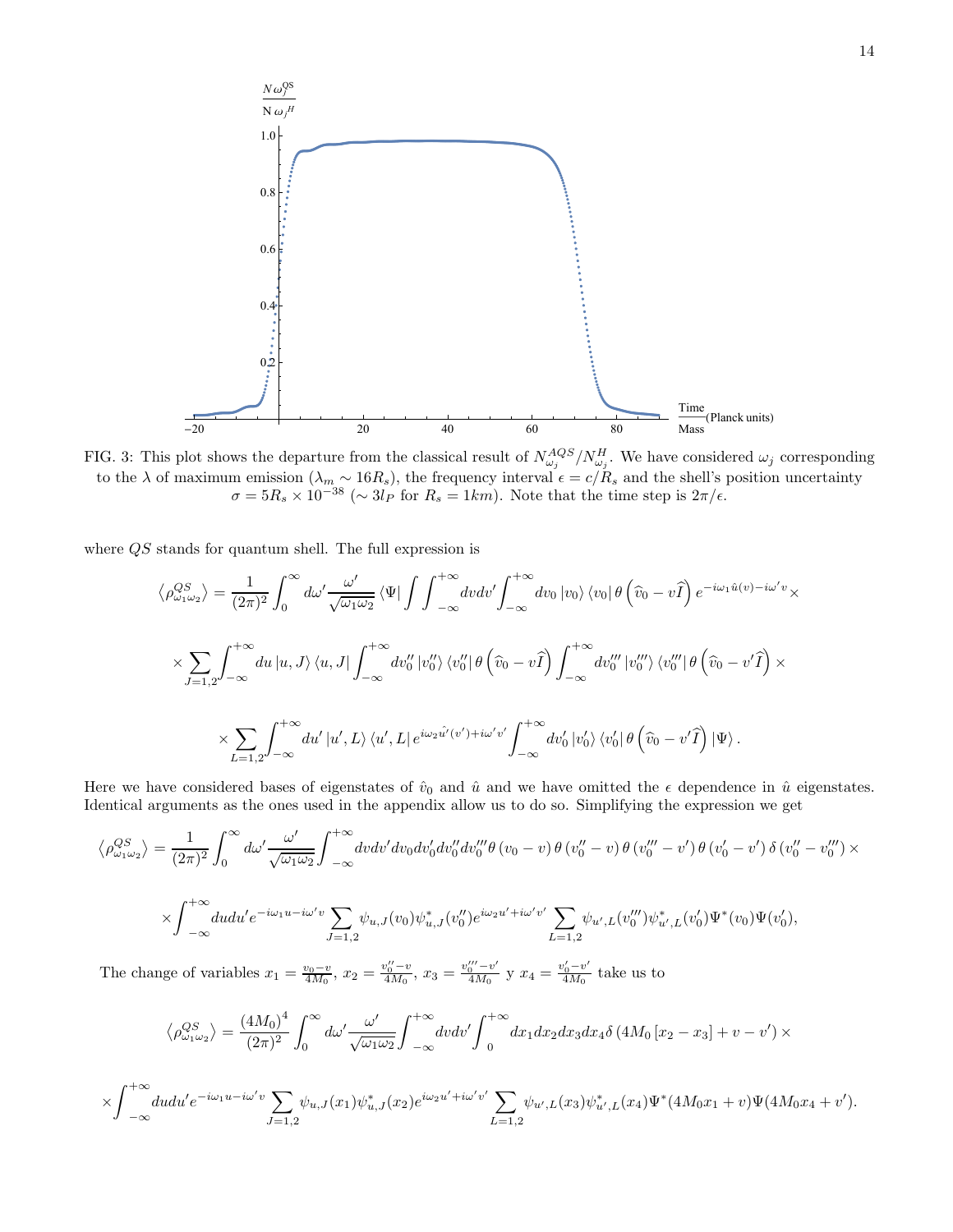Using expressions [\(25\)](#page-8-0) and [\(26\)](#page-8-1) for the eigenfunctions of the  $\hat{u}$  operator

$$
\langle \rho_{\omega_1\omega_2}^{QS} \rangle = \frac{(4M_0)^4}{(16\pi^2\hbar)^2} \int_0^\infty d\omega' \frac{\omega'}{\sqrt{\omega_1\omega_2}} \int_{-\infty}^{+\infty} dv dv' \int_0^{+\infty} dx_1 dx_2 \int_0^{+\infty} dx_3 dx_4 \delta(4M_0 [x_2 - x_3] + v - v') \int_{-\infty}^{+\infty} du du' \times
$$
  

$$
e^{-i\omega_1 u - i\omega' v} e^{i\omega_2 u' + i\omega' v'} \frac{\exp\left(\frac{iM_0}{\hbar}(u - v) [\text{li}(x_1) - \text{li}(x_2)]\right) \exp\left(\frac{iM_0}{\hbar}(u' - v') [\text{li}(x_3) - \text{li}(x_4)]\right)}{\sqrt{|\text{ln}(x_1)| |\text{ln}(x_2)| |\text{ln}(x_3)| |\text{ln}(x_4)|}} \Psi^*(4M_0 x_1 + v) \Psi(4M_0 x_4 + v').
$$

Integrating in  $u \, y \, u'$  we get,

 $\times$ 

$$
\left\langle \rho_{\omega_1 \omega_2}^{QS} \right\rangle = \frac{(4M_0)^4}{(8\pi\hbar)^2} \int_0^\infty d\omega' \frac{\omega'}{\sqrt{\omega_1 \omega_2}} \int_{-\infty}^{+\infty} dv dv' \int_0^{+\infty} dx_1 dx_2 \int_0^{+\infty} dx_3 dx_4 \delta \left( 4M_0 \left[ x_2 - x_3 \right] + v - v' \right) \times
$$

$$
\times e^{-i\left[\omega'+\omega_1\right]v}e^{i\left[\omega'+\omega_2\right]v'}\frac{\delta\left(\omega_1-\frac{M_0}{\hbar}\left[\text{li}(x_1)-\text{li}(x_2)\right]\right)\delta\left(\omega_2+\frac{M_0}{\hbar}\left[\text{li}(x_3)-\text{li}(x_4)\right]\right)}{\sqrt{\left|\ln(x_1)\right|\left|\ln(x_2)\right|\left|\ln(x_3)\right|\left|\ln(x_4)\right|}}\Psi^*(4M_0x_1+v)\Psi(4M_0x_4+v').
$$

Since li is invertible in  $(0, 1)$  and in  $(1, +\infty)$  we can integrate in  $x_2$  and  $x_3$  to get

$$
\langle \rho_{\omega_1 \omega_2}^{QS} \rangle = \frac{(2M_0)^2}{\pi^2} \int_0^\infty d\omega' \frac{\omega'}{\sqrt{\omega_1 \omega_2}} \int_{-\infty}^{+\infty} dv dv' \int_0^{+\infty} dx_1 \int_0^{+\infty} dx_4 \delta \left( 4M_0 \left[ x_2(x_1) - x_3(x_4) \right] + v - v' \right) \times
$$
  
 
$$
\times e^{-i[\omega' + \omega_1]v} e^{i[\omega' + \omega_2]v'} \sqrt{\frac{|\ln(x_2(x_1)| \left| \ln(x_3(x_4)) \right|}{|\ln(x_1)| \left| \ln(x_4) \right|}} \Psi^*(4M_0 x_1 + v) \Psi(4M_0 x_4 + v'),
$$

where  $x_2(x_1) = \mathrm{li}^{-1} \left[ \mathrm{li} (x_1) - \frac{\omega_1 \hbar}{M_0} \right]$  $\Big], x_3(x_4) = \mathrm{li}^{-1} \Big[ \mathrm{li} (x_4) - \frac{\omega_2 \hbar}{M_0} \Big]$ | and we have used that  $\partial_t$ li  $(t) = \frac{1}{|\ln(t)|}$ . We redefine  $x = x_1, x' = x_4$  and then

$$
\langle \rho_{\omega_1 \omega_2}^{QS} \rangle = \frac{(2M_0)^2}{\pi^2} \int_0^\infty d\omega' \frac{\omega'}{\sqrt{\omega_1 \omega_2}} \int_{-\infty}^{+\infty} dv dv' \int_0^{+\infty} dx dx' \delta \left( 4M_0 \left[ \bar{x}_{\omega_1}(x) - \bar{x}_{\omega_2}(x') \right] + v - v' \right) \times
$$
  
 
$$
\times e^{-i\left[\omega' + \omega_1\right]v} e^{i\left[\omega' + \omega_2\right]v'} \sqrt{\frac{\left|\ln(\bar{x}_{\omega_1}(x))\right| \left|\ln(\bar{x}_{\omega_2}(x'))\right|}{\left|\ln(x)\right| \left|\ln(x')\right|}} \Psi^*(4M_0 x + v) \Psi(4M_0 x' + v').
$$

Integrating in  $v'$ 

$$
\left\langle \rho^{QS}_{\omega_1\omega_2}\right\rangle=\frac{\left(2M_0\right)^2}{\pi^2}\int_0^\infty d\omega'\frac{\omega'}{\sqrt{\omega_1\omega_2}}\int_0^{+\infty}dxdx'e^{-i4M_0\left[\omega'+\omega_2\right]x'}e^{i4M_0\left[\omega'+\omega_2\right]x}e^{i4M_0\left[\omega'+\omega_2\right]\Delta_{\omega_1\omega_2}(x,x')}\times
$$

$$
\times \sqrt{\frac{\left| \ln(\bar{x}_{\omega_1}(x))\right| \left| \ln(\bar{x}_{\omega_2}(x')) \right|}{\left| \ln(x)\right| \left| \ln(x') \right|}} \int_{-\infty}^{+\infty} dv e^{-i[\omega_1 - \omega_2]v} \Psi^*(4M_0x + v) \Psi(4M_0x + v + 4M_0\Delta_{\omega_1\omega_2}(x, x'))
$$

where  $\Delta_{\omega_1\omega_2}(x, x') = \Delta_{\omega_2}(x') - \Delta_{\omega_1}(x)$ . Now, changing variable v to  $s = v + 4M_0x + 2M_0\Delta_{\omega_1\omega_2}(x, x')$ 

$$
\left<\rho^{QS}_{\omega_1\omega_2}\right> = \frac{\left(2M_0\right)^2}{\pi^2} \int_0^\infty d\omega' \frac{\omega'}{\sqrt{\omega_1\omega_2}} \int_0^{+\infty} dx dx' e^{-i4M_0\left[\omega' + \omega_2\right]x'} e^{i4M_0\left[\omega' + \omega_1\right]x} e^{i4M_0\left[\omega' + \bar{\omega}\right]\Delta_{\omega_1\omega_2}(x, x')} \times
$$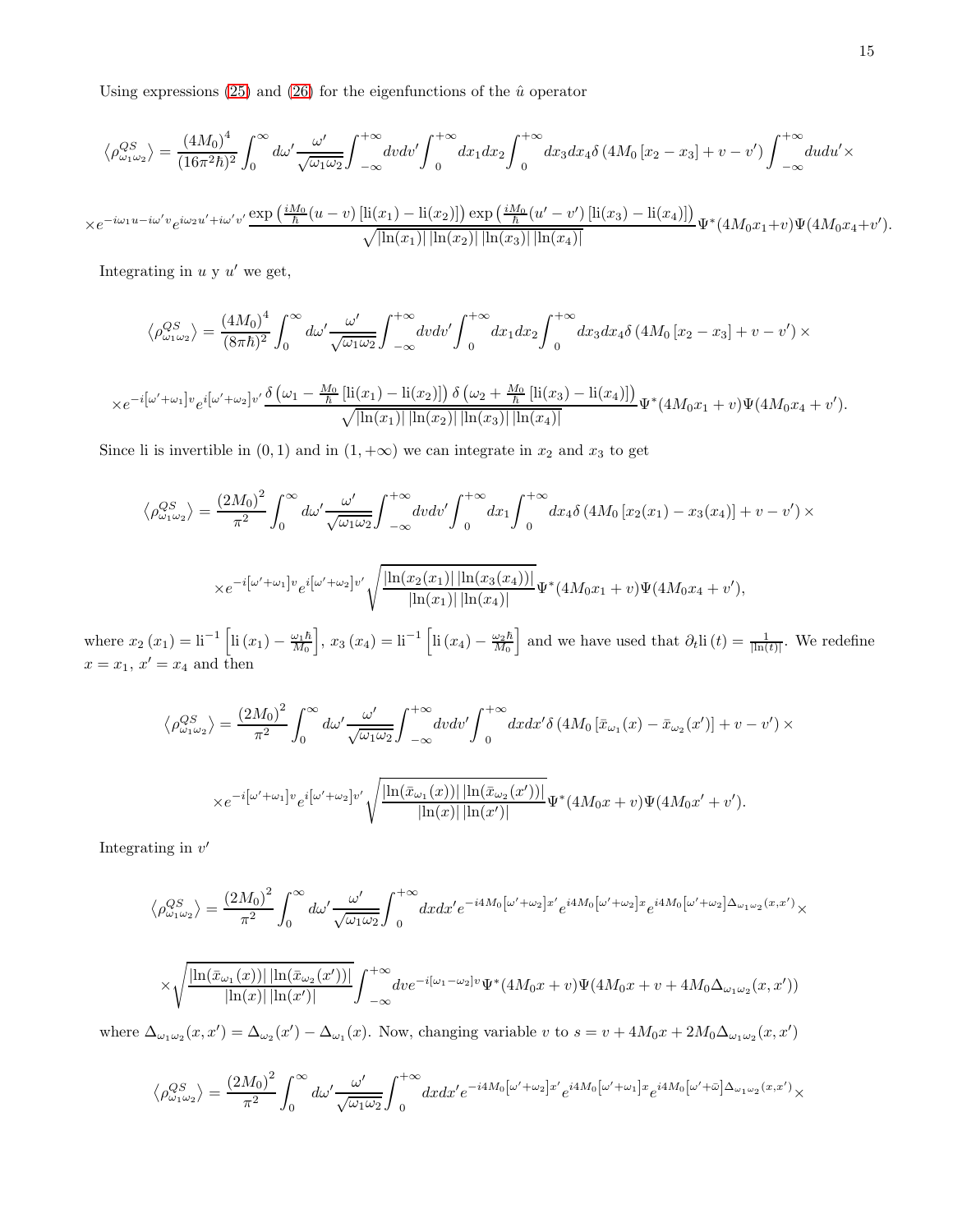$$
\times\sqrt{\frac{\left|\ln(\bar{x}_{\omega_1}(x))\right|\left|\ln(\bar{x}_{\omega_2}(x'))\right|}{\left|\ln(x)\right|\left|\ln(x')\right|}}\int_{-\infty}^{+\infty}\!\!dse^{-i[\omega_1-\omega_2]s}\Psi^*(s-2M_0\Delta_{\omega_1\omega_2}(x,x'))\Psi(s+2M_0\Delta_{\omega_1\omega_2}(x,x'))
$$

where  $\bar{\omega} = \frac{\omega_1 + \omega_2}{2}$ . Finally, using definition [\(30\)](#page-10-0) we get

$$
\langle \rho_{\omega_1 \omega_2}^{QS} \rangle = \frac{(2M_0)^2 e^{-i[\omega_1 - \omega_2]\bar{v}_0}}{\pi^2 \sqrt{\omega_1 \omega_2}} \int_0^\infty d\omega' \omega' \int_0^{+\infty} dx dx' e^{-i4M_0[\omega' + \omega_2]x'} e^{i4M_0[\omega' + \omega_1]} x e^{i4M_0[\omega' + \bar{\omega}]\Delta_{\omega_1 \omega_2}(x, x')} \times
$$
  

$$
-i^{4M_0\bar{M}} \Delta_{\omega_1 \omega_2}(x, x') \sqrt{|\ln(\bar{x}_{\omega_1}(x))| |\ln(\bar{x}_{\omega_2}(x'))|} \int_0^{+\infty} e^{-i[\omega_1 - \omega_2]x'x'} e^{i4M_0[\omega' + \omega_1]} x e^{i4M_0[\omega' + \bar{\omega}]\Delta_{\omega_1 \omega_2}(x, x')} \times
$$

$$
\times e^{-i\frac{4M_0\bar{M}}{\hbar}\Delta_{\omega_1\omega_2}(x,x')} \sqrt{\frac{|\ln(\bar{x}_{\omega_1}(x))| |\ln(\bar{x}_{\omega_2}(x'))|}{|\ln(x)| |\ln(x')|}} \int_{-\infty}^{+\infty} ds e^{-i[\omega_1-\omega_2]s} \Phi^*(s-2M_0\Delta_{\omega_1\omega_2}(x,x')) \Phi(s+2M_0\Delta_{\omega_1\omega_2}(x,x')).
$$
\n(39)

where  $\Delta\omega = \omega_2 - \omega_1$ . Taking again the Gaussian wavepacket [\(32\)](#page-11-2) as an example, we get

<span id="page-16-0"></span>
$$
\langle \rho_{\omega_1 \omega_2}^{QS} \rangle = \frac{\left(2M_0\right)^2 e^{i\Delta \omega \bar{v}_0} e^{-\frac{\Delta \omega^2 \sigma^2}{4}}}{\pi^2 \sqrt{\omega_1 \omega_2}} \int_0^\infty d\omega' \omega' \int_0^{+\infty} dxdx' e^{i4M_0\left[\omega' + \omega_1\right]x} e^{-i4M_0\left[\omega' + \omega_2\right]x'} \times
$$
  

$$
\times e^{i4M_0\left[\omega' + \bar{\omega}\right] \Delta_{\omega_1 \omega_2}(x, x')} e^{-i\frac{4M_0\bar{M}}{\hbar} \Delta_{\omega_1 \omega_2}(x, x')} \sqrt{\frac{\left|\ln(\bar{x}_{\omega_1}(x))\right| \left|\ln(\bar{x}_{\omega_2}(x'))\right|}{\left|\ln(x)\right| \left|\ln(x')\right|}} e^{-\frac{4M_0^2 \Delta_{\omega_1 \omega_2}(x, x')^2}{\sigma^2}}.
$$
(40)

This is the final result for the expectation value of the density matrix in the complete quantum treatment.

From this expression we can compute the classical limit [\(34\)](#page-11-0). In that limit  $\bar{x}_{\omega_1}(x) \to x$ ,  $\bar{x}_{\omega_2}(x') \to x'$  and  $\frac{\Delta_{\omega_1\omega_2}(x,x')}{\hbar} \to \frac{\omega_2 \ln(x') - \omega_1 \ln(x)}{M_0}$ . Therefore,

$$
\left\langle \rho^{QS}_{\omega_1\omega_2}\right\rangle=\frac{\left(2M_0\right)^2e^{i\Delta\omega\bar{v}_0}}{\pi^2\sqrt{\omega_1\omega_2}}\int_0^\infty d\omega'\omega'\!\int_0^{+\infty}\!dx e^{i4M_0\left[\omega'+\omega_1\right]x}e^{i4\bar{M}\omega_1\ln(x)}\!\int_0^{+\infty}\!dx' e^{-i4M_0\left[\omega'+\omega_2\right]x'}e^{-i4\bar{M}\omega_2\ln(x')}
$$

which is the classical expression for the density matrix

$$
\rho^{CS}_{\omega_1,\omega_2}=\int_0^\infty\!d\omega'\beta_{\omega_1\omega'}\beta^*_{\omega_2\omega'}
$$

with  $\beta_{\omega\omega'}$  given by [\(12\)](#page-5-0).

We analyze the consequences of these calculations in the next section.

## VI. CORRECTIONS TO HAWKING RADIATION DUE TO THE QUANTUM BACKGROUND

We have studied the corrections to Hawking radiation using the approximate expression [\(44\)](#page-22-0) discussed in appendix 2. Now we can do the same calculation from the exact expression [\(40\)](#page-16-0). As in the previous section we begin with some general remarks about the result for a Gaussian state and then explore the same squeezed states we considered before.

Unlike the density matrix constructed from  $(33)$ , expression  $(40)$  has a double integral that can not be separated in x and x' variables. But the most significant differences are the missing  $\omega'$  dependence in the exponential

$$
e^{-\frac{\Delta\omega^2\sigma^2}{4}},
$$

and the exponential inside the double integral

$$
e^{-\frac{4M_0^2\left[\Delta_{\omega_1\omega_2}(x,x')\right]^2}{\sigma^2}}.
$$

The first point significantly changes the  $\omega'$  integral. The second expression does not make the integrand fall rapidly when  $x, x' \rightarrow +\infty$  because the exponential remains constant in the directions give by the equation

$$
\Delta_{\omega_1\omega_2}(x, x') = \Delta_{\omega_2}(x') - \Delta_{\omega_1}(x) = \text{const.}
$$

As we will see in better detail with the following examples, the consequence of the above remarks are that radiation does not end at a finite time as predicted by evaluations of the expectation value of Bogoliubov coefficients. However, the significant difference between  $\langle N_\omega^{QS} \rangle$  and  $\langle N_\omega^{AQS} \rangle$  is also generically associated with the appearance of fluctuations in the Bogoliubov coefficients at finite time. We will see that may leads to new correlations in the Hawking radiation that are not present in the classical calculation.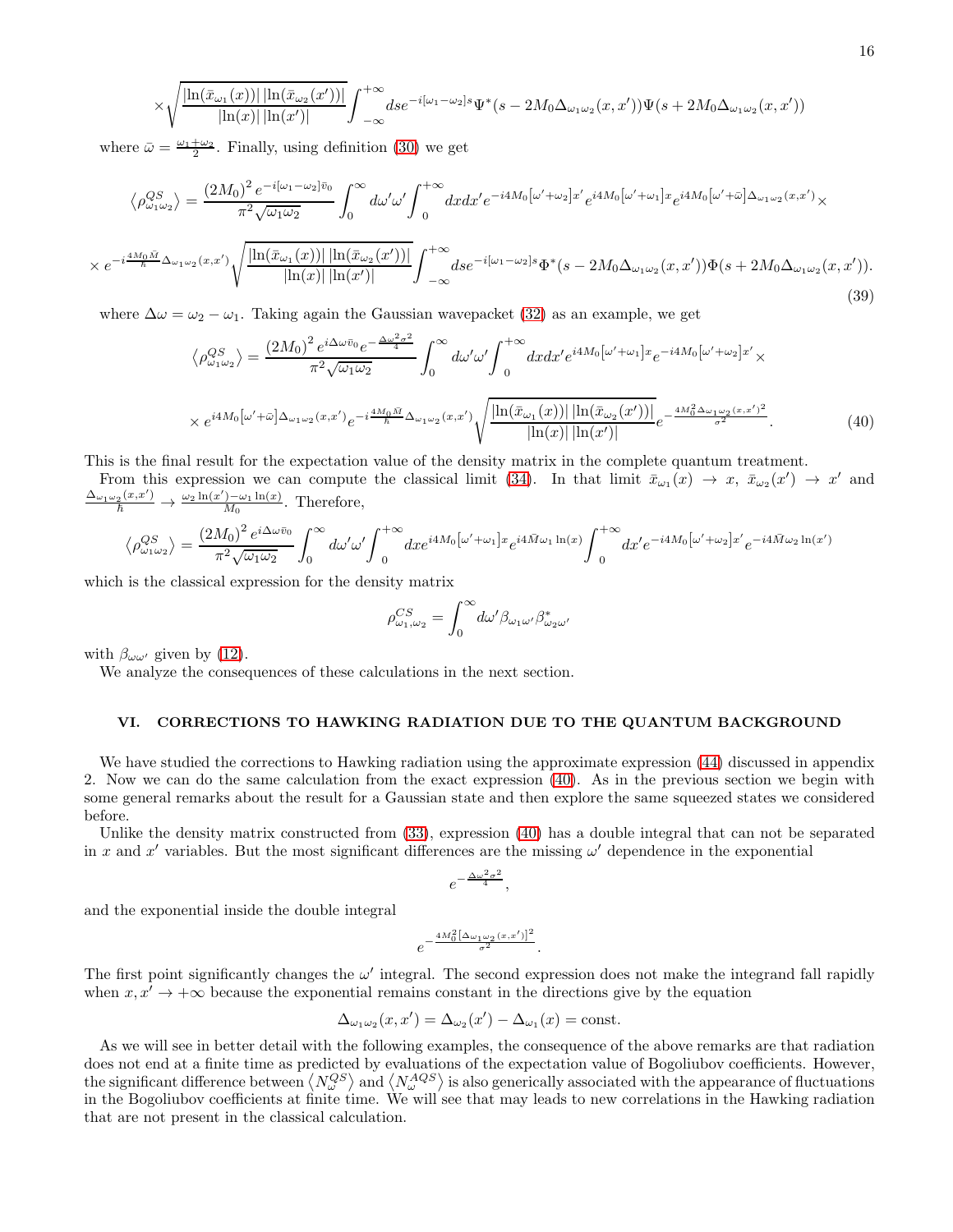.

## A. States peaked in the mass recover the classical results

Let us consider first the case of a squeezed state with large dispersion in the position of the shell. Taking the limit [\(36\)](#page-12-1),

$$
\left\langle \rho_{\omega_1 \omega_2}^{QS} \right\rangle \to e^{-\frac{\Delta \omega^2 \sigma^2}{4}} \left\langle \rho_{\omega_1 \omega_2}^{CS} \right\rangle. \tag{41}
$$

It is clear that there are no corrections to the total number of particles  $\langle N_{\omega}^{QS} \rangle = \langle \rho_{\omega\omega}^{QS} \rangle$  since the exponential This clear that there are no corrections to the total number of particles  $\langle V_{\omega}^S \rangle = \langle P_{\omega}^S \rangle$  since the exponential factor is one if  $\omega_1 = \omega_2$ . Also, for late times  $\langle P_{\omega_1\omega_2}^{CS} \rangle$  is diagonal so the are no n frequencies. We therefore recover the classical results in their entirety for the particular case of squeezed states we consider that are highly peaked in the mass and with large dispersion in the position of the shell.

#### B. States with dispersion in the mass

To illustrate this point let us consider now a squeezed state with large dispersion in the mass of the shell. To compare with the previous result let us compute the number of particles taking the limit [\(47\)](#page-24-7). We get,

$$
\left\langle N_{\omega}^{QS} \right\rangle = \left\langle \rho_{\omega\omega}^{QS} \right\rangle \to \frac{\left(2M_0\right)^2}{\pi^2 \omega} \int_0^\infty d\omega' \omega' \int_0^{+\infty} dx dx' e^{-\epsilon(x+x')} e^{-i4M_0 \left[\omega' + \omega\right]\left(x'-x\right)} e^{-i4\bar{M}\omega \ln\left(\frac{x'}{x}\right)} e^{-4\Delta M^2 \omega^2 \ln\left(\frac{x'}{x}\right)^2} \tag{42}
$$

where we introduced the same  $\epsilon$  regulator used for the integration of Bogoliubov coefficients. The change of variables  $x = r \cos(\theta), x' = r \sin(\theta)$  allow us to compute the double integral as

$$
\int_0^{\pi/2} d\theta \int_0^{+\infty} r dr e^{-\epsilon r [\sin(\theta)+\cos(\theta)]} e^{-i4M_0 \left[\omega'+\omega\right] r [\sin(\theta)-\cos(\theta)]} e^{-i4\bar{M}\omega \ln[\tan(\theta)]} e^{-4\Delta M^2 \omega^2 \ln[\tan(\theta)]^2}
$$

The r integral can be computed, leading to,

$$
-\frac{1}{\left[\omega'+\omega\right]^2(4M_0)^2}\lim_{\epsilon\to 0}\int_0^{\pi/2}d\theta\frac{e^{-i4\bar{M}\omega\ln[\tan(\theta)]}e^{-4\Delta M^2\omega^2\ln[\tan(\theta)]^2}}{\left[\frac{\tan(\theta)-1}{\tan(\theta)+1}-i\epsilon\right]^2}\frac{1+\tan(\theta)^2}{\left[1+\tan(\theta)\right]^2},
$$

where we have redefined  $\epsilon$  conveniently. A final change of variable  $y = \ln [\tan(\theta)]$  turns the integral into

$$
-\frac{1}{\left[\omega'+\omega\right]^2 (4M_0)^2} \lim_{\epsilon \to 0} \int_{-\infty}^{+\infty} dy \frac{1}{2 \cosh(y/2)} \frac{e^{-i4\bar{M}\omega y} e^{-4\Delta M^2 \omega^2 y^2}}{\left[\tanh(y/2) - i\epsilon\right]^2}.
$$

This expression can be rewritten as

$$
-\frac{1}{4\left[\omega'+\omega\right]^2(4M_0)^2}\left[\lim_{\epsilon\to 0}\int_{-\infty}^{+\infty}dy\frac{1}{\cosh^2(y/2)}\frac{e^{-i4\bar{M}\omega y}}{\left[\tanh(y/2)-i\epsilon\right]^2}-\int_{-\infty}^{+\infty}dy e^{-i4\bar{M}\omega y}\frac{1-e^{-4\Delta M^2\omega^2y^2}}{\sinh^2(y/2)}\right].
$$

Now the first integral can be computed by contour integration to obtain the classical result [\(14\)](#page-5-1) with the expectation value  $M$  in the role of mass,

$$
\lim_{\epsilon \to 0} \int_{-\infty}^{+\infty} dy \frac{1}{\cosh^2(y/2)} \frac{e^{-i4\bar{M}\omega y}}{\left[\tanh(y/2) - i\epsilon\right]^2} = \frac{-32\bar{M}\omega\pi}{e^{8\bar{M}\omega\pi} - 1}
$$

The second term,

$$
f(\bar{M}, \omega, \Delta M) \equiv \int_{-\infty}^{+\infty} dy e^{-i4\bar{M}\omega y} \frac{1 - e^{-4\Delta M^2 \omega^2 y^2}}{\sinh^2(y/2)}
$$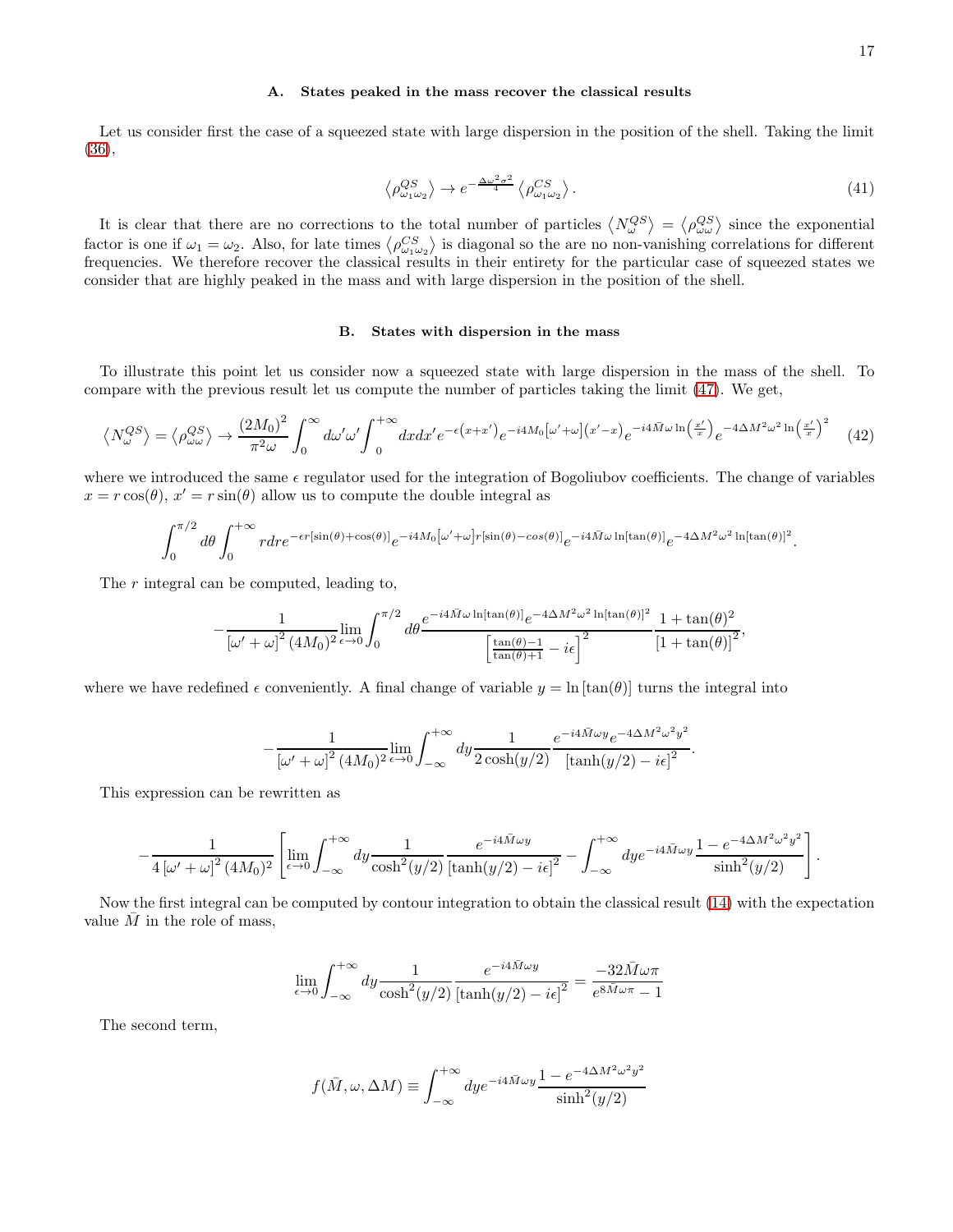is a finite correction which vanishes in the classical limit. Regarding the dependence in  $\omega$ , unlike the leading term it vanishes for  $\omega \to 0$  and also as the Fourier transform of a smooth and rapidly falling function it falls rapidly with  $\omega \to +\infty$ . Finally,

$$
\left\langle N_{\omega}^{QS} \right\rangle = \left[ \frac{1}{e^{8\bar{M}\omega\pi}-1} + \frac{f(\bar{M},\omega,\Delta M)}{32\pi\omega\bar{M}} \right] \frac{4\bar{M}}{2\pi} \int_0^{\infty} d\omega' \frac{\omega'}{\left[\omega'+\omega\right]^2}.
$$

This expression is clearly divergent, with the same divergent integral that appears in the classical case but with a small departure from thermality given by f. It could be made finite considering packets as we did before. Notice that the expression has the thermal spectrum plus a term that only vanishes when there are no fluctuations in the mass. The extra term essentially depends on the Fourier transform of the initial state of the shell and suggests that the complete information of the initial state could be retrieved from the radiation. Recall that in order to recover finite results one needs to compute the number expectation value for wave packets localized in time and frequency. We are therefore led to an expression that departs more and more from ordinary Hawking radiation when the uncertainty in the mass increases.

#### VII. COHERENCE

Hawking radiation stemming from a classical black hole is incoherent. This manifests itself in the vanishing of the off-diagonal elements of the density matrix in the frequency basis. We will see that the density matrix of the Hawking radiation of the quantum space-time of the collapsing null shell has non-vanishing off-diagonal coherence terms which gives additional evidence that it contains quantum information from the initial state of the shell that gave rise to the black hole. While they vanish for standard Hawking radiation on classical space-times they are nonvanishing here.

Starting from expression [\(40\)](#page-16-0) for the density matrix of a Gaussian packet we already discussed the case of a state extremely peaked in mass and we found no corrections to the number of particles and no correlations between different frequencies for late time radiation. On the other hand we studied the somewhat opposite case of a state with dispersion in the mass and well defined position. For that state we found corrections to the number of particles and now we will study corrections to density matrix  $\rho_{\omega_1,\omega_2}^{CS}$  due to these fluctuations. We will only calculate corrections to the late time density matrix  $\rho_{\omega_1,\omega_2}^H$ . In this limit the classical matrix is diagonal and therefore the only source of non diagonal terms will be from the quantum nature of the shell. In the limit [\(47\)](#page-24-7) the late time density matrix takes the form

$$
\langle \rho_{\omega_1 \omega_2}^{QS} \rangle = \frac{(2M_0)^2 e^{i\Delta \omega \bar{v}_0}}{\pi^2 \sqrt{\bar{\omega}^2 - \frac{\Delta \omega^2}{4}}} \int_0^\infty d\omega' \omega' \int \int_0^{+\infty} dx dx' e^{i4M_0 \omega'(x - x')} e^{-i4\bar{M}\bar{\omega} \ln(\frac{x'}{x})} e^{-i2\bar{M}\Delta \omega \ln(x'x)} \times
$$
  
 
$$
\times e^{-\epsilon(x + x')} e^{-4\Delta M^2 \bar{\omega}^2 \left[ \ln\left(\frac{x'}{x}\right) + \frac{\Delta \omega}{2\bar{\omega}} \ln(x'x) \right]^2},
$$

where we introduced  $\Delta \omega = \omega_2 - \omega_1$ ,  $\bar{\omega} = \frac{\omega_1 + \omega_2}{2}$  and the regulator  $\epsilon$  as before. With the change of variables  $x = r \cos(\theta), x' = r \sin(\theta)$  the double integral in  $x, x'$  becomes,

$$
\begin{split} \int_0^{\pi/2} d\theta e^{-i4\bar{M}\bar{\omega}\ln[\tan(\theta)]} e^{-i2\bar{M}\Delta\omega\ln[\sin(\theta)cos(\theta)]} e^{-4\Delta M^2\bar{\omega}^2 \left[\ln(\tan(\theta))^2 + \frac{\Delta\omega}{\bar{\omega}}\ln(\tan(\theta))\ln(\cos(\theta)\sin(\theta))\right]}\times \\ \times \int_0^{+\infty} r dr e^{-i4M_0\omega'[\sin(\theta)-cos(\theta)]r} e^{-i4\bar{M}\Delta\omega\ln(r)} e^{-\epsilon[\sin(\theta)+\cos(\theta)]r} e^{-8\Delta M^2\bar{\omega}\Delta\omega\ln[\tan(\theta)]\ln(r)}, \end{split}
$$

where we are using the same  $\Delta\omega << \bar{\omega}$  approximation used for the study of the classical case in order to simplify the calculation.

The r integral can be computed using formula  $(6)$  to obtain

$$
\int_0^{\pi/2} d\theta \Gamma\left(2-8\Delta M^2\bar{\omega}\Delta\omega\ln\left[\tan(\theta)\right] -4\bar{M}\Delta\omega i\right) e^{-i4\bar{M}\bar{\omega}\ln\left[\tan(\theta)\right]}e^{-i2\bar{M}\Delta\omega\ln\left[\sin(\theta)cos(\theta)\right]}\times
$$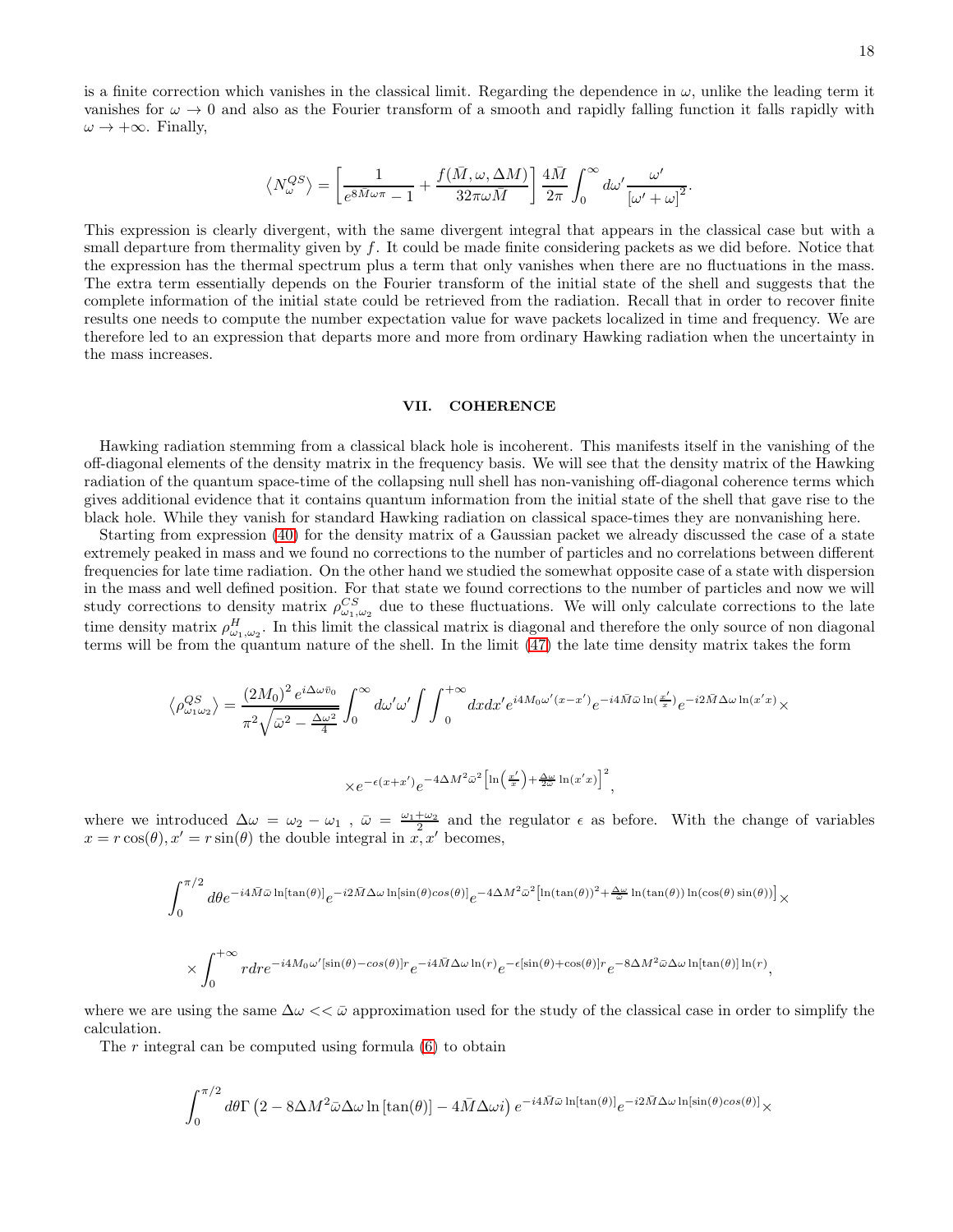$$
\times e^{-4\Delta M^2\bar{\omega}^2\left[\ln(\tan(\theta))^2+\frac{\Delta\omega}{\bar{\omega}}\ln(\tan(\theta))\ln(\cos(\theta)\sin(\theta))\right]}e^{-\left(2-8\Delta M^2\bar{\omega}\Delta\omega\ln[\tan(\theta)]-4\bar{M}\Delta\omega i\right)\ln\left(\epsilon+4M_0i\omega'[\sin(\theta)-\cos(\theta)]\right)}.
$$

Another change of variable  $y = \ln(\tan(\theta))$  simplifies the expression to

$$
-\frac{e^{4\bar{M}\Delta\omega i\ln(4M_0\omega')}e^{-2\bar{M}\Delta\omega\pi}}{(4M_0\omega')^2}\int_{-\infty}^{+\infty}dy\Gamma\left(2-8\Delta M^2\bar{\omega}\Delta\omega y-4\bar{M}\Delta\omega i\right)e^{-i4\bar{M}\bar{\omega}y}e^{-4\Delta M^2\bar{\omega}^2y^2}\times
$$
  

$$
\times e^{-\left(2-8\Delta M^2\bar{\omega}\Delta\omega y-4\bar{M}\Delta\omega i\right)\ln(\sinh(y/2)-i\epsilon)}e^{8\Delta M^2\bar{\omega}\Delta\omega y\ln(4M_0\omega')}e^{i4\pi\Delta M^2\bar{\omega}\Delta\omega y}.
$$

Using again the approximation  $\Delta \omega << \bar{\omega}$  the integral can be further simplified to

$$
-\frac{e^{4\bar{M}\Delta\omega i\ln(4M_0\omega')}e^{-2\bar{M}\Delta\omega\pi}}{(4M_0\omega')^2}\Gamma\left(2-4\bar{M}\Delta\omega i\right)\int_{-\infty}^{+\infty}dy e^{-i4\bar{M}\bar{\omega}y}e^{-\left(2-4\bar{M}\Delta\omega i\right)\ln(\sinh(y/2)-i\epsilon)}\times
$$

$$
\times e^{-4\Delta M^2 \bar{\omega}^2 y^2} e^{8\Delta M^2 \bar{\omega} \Delta \omega y \ln(4M_0 \omega')}.
$$

The last two terms are responsible for the corrections. The Gaussian changes the profile of the number of particles as we discussed before and the other exponential introduces non diagonal terms in the density matrix. Without these terms, the integral in  $\omega'$  produces the  $\bar{\delta}(4\bar{M}\Delta\omega)$  dependence seen in Hawking radiation.

#### VIII. SUMMARY AND OUTLOOK

We have studied the Hawking radiation emitted by a collapsing quantum shell using the geometric optics approximation. After reviewing the calculation of the radiation for a classical collapsing null shell, we proceeded to consider a quantized shell with fluctuating horizons. A new element we introduce is to take into account the canonically conjugate variables describing the shell, its mass and the position along scri minus from which it is incoming. In order to allow arbitrary superposition of shells with different Schwarzschild radii the calculation is also performed without assuming from the beginning that we are considering rays that are close to the horizon.

We find the following results:

1) Given that we deal with a quantum geometry, the Bogoliubov coefficients become quantum operators acting on the states of the geometry. We discover that for computing the Hawking radiation it is not enough to assume the mean field approximation and consider the square of the expectation value of the Bogoliubov coefficients evaluated on the quantum geometry. Such a calculation misleadingly suggests the Hawking radiation cuts off after a rather short time (the "scrambling time"). One needs to go beyond mean-field and consider the expectation value of the square of the Bogoliubov coefficients to see that the radiation continues forever and that there are departures from thermality that depend on the initial state of the shell.

2) The resulting Hawking radiation exhibits coherences of the density matrix, with non vanishing off-diagonal elements for different frequencies that vanish for the usual calculation on a classical space-time. The new correlations that arise in the quantum case have an imprint of the details of the initial quantum state of the shell. This indicates that at least part of the information that went into creating the black hole can be retrieved in the Hawking radiation. It should be kept in mind that our calculations do not include back reaction, so to have information retrieval at this level is somewhat surprising.

3) The non-trivial correlations can be made to vanish taking a shell with arbitrarily small deviations in the ADM mass. However, such a shell would have large uncertainties in its initial position. Therefore such a quantum state would not correspond to a semi-classical situation. A semi-classical shell will generically have uncertainty in both the initial position and the ADM mass and will therefore have non-trivial corrections to the Hawking radiation through which information can be retrieved.

In our computations we used three simplifying assumptions which should be improved upon: First, we worked in the geometric optics approximation which neglects back-scattering. Moreover, no back-reaction was considered. This has two implications. On one hand, information can fall into the black hole and also leak out, violating no-cloning, in particular the quantum state of the shell is not modified by the Hawking radiation, which nevertheless gains an imprint of its characteristics. Moreover, the lack of back reaction eliminates possible decoherence effects for the shell, which may also lead to information leakage. Finally, the collapsing system is a very simple one: a massless shell. However, the idea that non-trivial commutation relations between some indicator of the position of the collapsing system and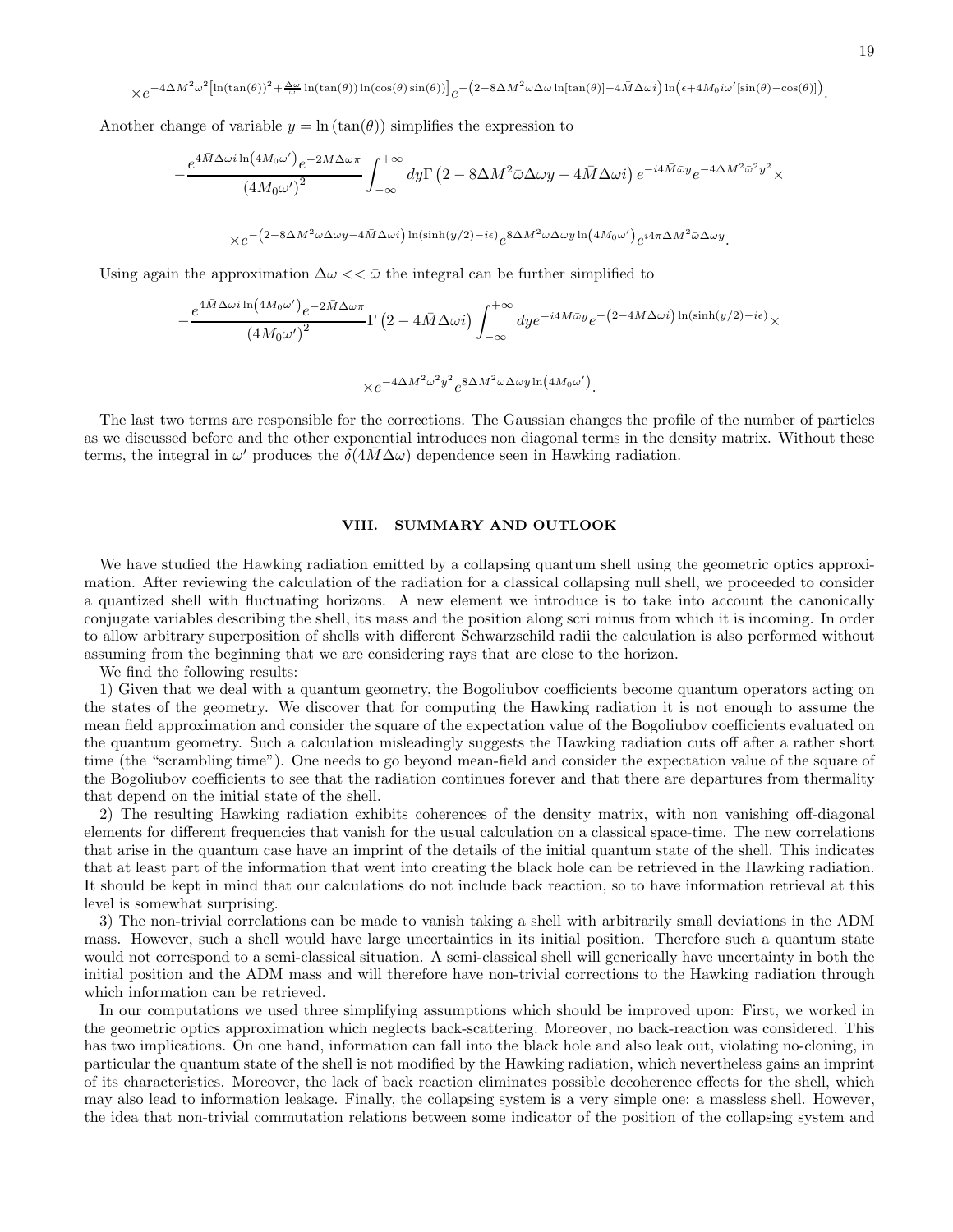its ADM mass are expected generically [\[12\]](#page-24-8) and therefore effects similar to the ones found here are expected in other collapsing systems. All in all our calculations suggests that some level of "drama at the horizon" is taking place that allows to retrieve information from the incoming quantum state.

Summarizing, using the simple example of collapsing quantum shells to model a fluctuating horizon we have shown that non-trivial quantum effects can take place, which in particular may allow to retrieve information from the incoming quantum state at scri plus. A more careful study is required to determine if the complete information of the incoming state can be retrieved and if the model generalizes to more complicated models of horizon formation.

## Appendix 1: Integrals on  $I^-$  that contribute in the case of a quantum black hole

The generic expression of interest for the Bogoliubov coefficient [\(28\)](#page-10-1) is,

$$
\left\langle \hat{\beta} \right\rangle_{\omega\omega'} = -\frac{(4M_0)^2}{2\pi} \sqrt{\frac{\omega'}{\omega}} \lim_{\epsilon \to 0} \int_{-\infty}^{\infty} dv e^{-i\omega'v} \int_0^{\infty} \int_0^{\infty} dx_1 dx_2 \Psi^*(4M_0x_1 + v) \times
$$

$$
\times \Psi(4M_0x_2 + v) \int_{-\infty}^{\infty} du e^{-i\omega u} \sum_{I=1,2} \psi_u^I(x_1) \psi_u^{I*}(x_2)
$$

and the expressions for  $\psi_u^I(x)$  are [\(25\)](#page-8-0) and [\(26\)](#page-8-1). Let us show that the integrals,

$$
\int_0^{\epsilon} \int_0^{\epsilon} dx_1 dx_2 + \int_0^{\epsilon} \int_{\epsilon}^1 dx_1 dx_2 + \int_{\epsilon}^1 \int_0^{\epsilon} dx_1 dx_2
$$

do not contribute in the limit  $\epsilon \to 0$ .

1. The integral  $\int_0^{\epsilon} \int_0^{\epsilon} dx_1 dx_2$  is

$$
\left\langle \hat{\beta} \right\rangle_{\omega\omega'} = -\frac{(4M_0)^2}{2\pi} \sqrt{\frac{\omega'}{\omega}} \lim_{\epsilon \to 0} \int_{-\infty}^{\infty} dv e^{-i\omega' v} \int_0^{\epsilon} \int_0^{\epsilon} dx_1 dx_2 \Psi^*(4M_0x_1 + v) \times
$$
  

$$
\times \Psi(4M_0x_2 + v) \int_{-\infty}^{\infty} dv e^{-i\omega' v} \int_0^{\epsilon} \int_0^{\epsilon} dx_1 dx_2 \Psi^*(4M_0x_1 + v) \times
$$
  

$$
\times \Psi(4M_0x_2 + v) \frac{1}{4\hbar \left| \ln(\epsilon) \right|} \delta \left( \frac{M_0}{\hbar} \frac{x_1 - x_2}{\ln(\epsilon)} - \omega \right) e^{-i\omega v} =
$$
  

$$
= -\frac{(4M_0)^2}{2\pi} \sqrt{\frac{\omega'}{\omega}} \lim_{\epsilon \to 0} \int_{-\infty}^{\infty} dv e^{-i\omega' v} \int_0^{\epsilon} \int_0^{\epsilon} dx_1 dx_2 \Psi^*(4M_0x_1 + v) \times
$$
  

$$
\times \Psi(4M_0x_2 + v) \frac{1}{4M_0} \delta \left( x_1 - x_2 - \frac{\omega \hbar \ln(\epsilon)}{M_0} \right) e^{-i\omega v}.
$$

This integral vanishes because one can choose  $\epsilon$  small, in such a way that the argument of the Dirac delta never vanishes.

2. The integral  $\int_0^{\epsilon} \int_{\epsilon}^1 dx_1 dx_2$  is

$$
\left\langle \hat{\beta} \right\rangle_{\omega\omega'} = -\frac{(4M_0)^2}{2\pi} \sqrt{\frac{\omega'}{\omega}} \lim_{\epsilon \to 0} \int_{-\infty}^{\infty} dv e^{-i\omega'v} \int_0^{\epsilon} \int_{\epsilon}^1 dx_1 dx_2 \Psi^*(4M_0x_1 + v) \times
$$

$$
\times \Psi(4M_0x_2 + v) \int_{-\infty}^{\infty} du e^{-i\omega u} \frac{\exp\left(\frac{iM_0}{\hbar}(u - v)\frac{x_1}{\ln(\epsilon)}\right) \exp\left(-\frac{iM_0}{\hbar}(u - v)\ln(x_2)\right)}{8\pi\hbar\sqrt{|\ln(x)| |\ln(\epsilon)|}} =
$$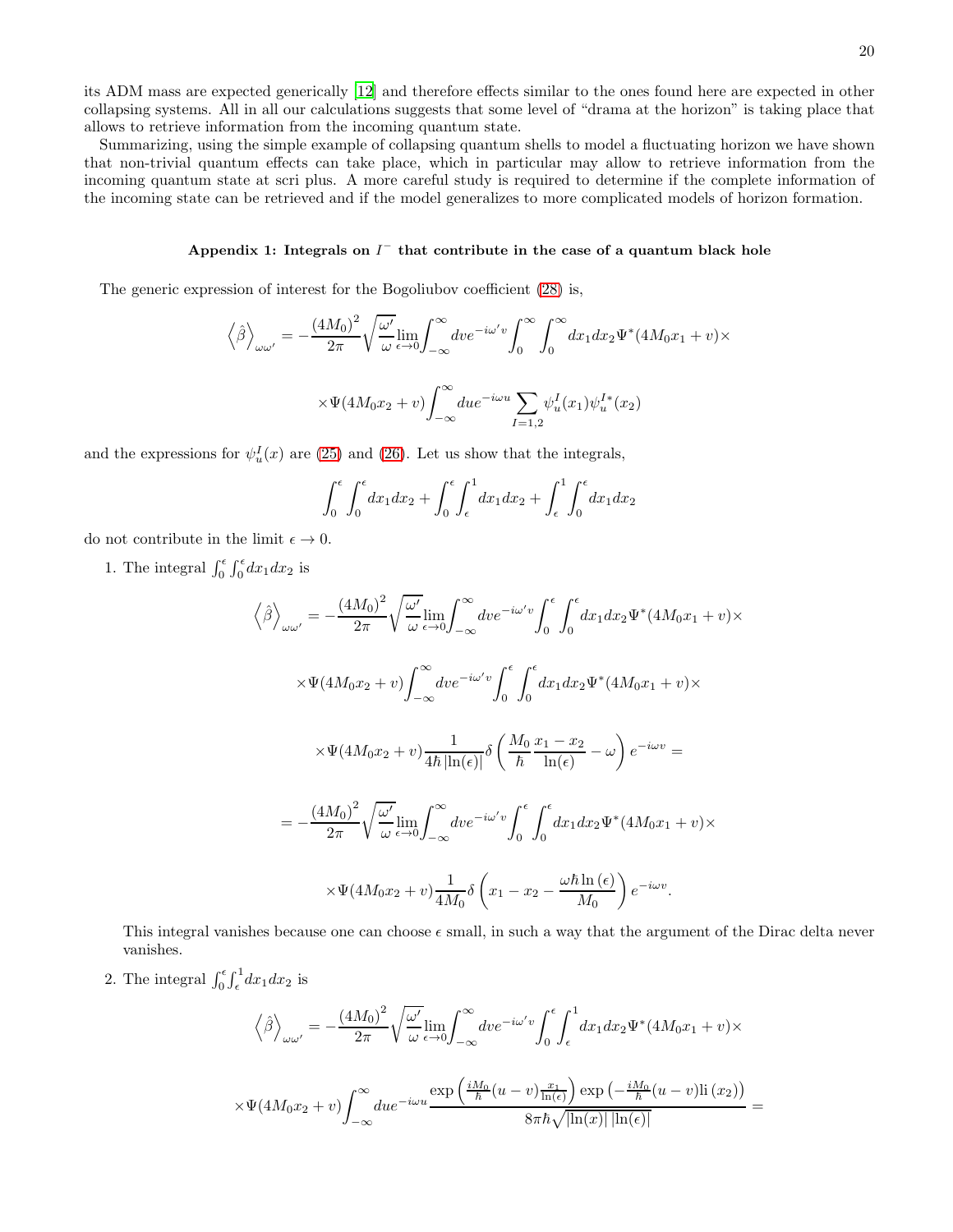$$
= -\frac{(4M_0)^2}{2\pi} \sqrt{\frac{\omega'}{\omega}} \lim_{\epsilon \to 0} \int_{-\infty}^{\infty} dv e^{-i\omega' v} \int_{0}^{\epsilon} \int_{\epsilon}^{1} dx_1 dx_2 \Psi^*(4M_0 x_1 + v) \times
$$
  

$$
\times \Psi(4M_0 x_2 + v) \frac{\delta \left(\frac{M_0}{\hbar} \frac{x_1 - \epsilon}{\ln(\epsilon)} - \frac{M_0}{\hbar} [\text{li}(x_2) - \text{li}(\epsilon)] - \omega\right)}{4\hbar \sqrt{|\ln(x)| |\ln(\epsilon)|}} e^{-i\omega v} =
$$
  

$$
= -\frac{(4M_0)^2}{2\pi} \sqrt{\frac{\omega'}{\omega}} \lim_{\epsilon \to 0} \int_{-\infty}^{\infty} dv e^{-i\omega' v} \int_{0}^{\epsilon} \int_{\epsilon}^{1} dx_1 dx_2 \Psi^*(4M_0 x_1 + v) \times
$$
  

$$
\times \Psi(4M_0 x_2 + v) \frac{\delta \left(\frac{x_1 - \epsilon}{\ln(\epsilon)} - \text{li}(x_2) + \text{li}(\epsilon) - \frac{\omega \hbar}{M_0}\right)}{4M_0 \sqrt{|\ln(x_2)| |\ln(\epsilon)|}} e^{-i\omega v} =
$$
  

$$
= -\frac{4M_0}{2\pi} \sqrt{\frac{\omega'}{\omega}} \lim_{\epsilon \to 0} \int_{-\infty}^{\infty} dv e^{-i\omega' v} \int_{0}^{\epsilon} dx_1 \Psi^*(4M_0 x_1 + v) \times
$$
  

$$
\times \Psi(4M_0 x_2 (x_1) + v) \sqrt{\frac{|\ln(x_2)|}{|\ln(\epsilon)|}} e^{-i\omega v}
$$

with  $x_2(x_1) = \mathrm{li}^{-1} \left( \frac{x_1 - \epsilon}{\ln(\epsilon)} + \mathrm{li} (\epsilon) - \frac{\omega \hbar}{M_0} \right)$ ). In the integrand  $\sqrt{\frac{|\ln(x_2)|}{|\ln(\epsilon)|}}$  is bounded above by 1 since  $x_2 \in (\epsilon, 1)$  and  $\Psi$  is a wave-packet that we can take to be bounded in all the range of its variable. Therefore the integral  $\int_0^{\epsilon} dx_1$ tends to zero when  $\epsilon \to 0$ .

3. The integral  $\int_{\epsilon}^{1} \int_{0}^{\epsilon} dx_1 dx_2$  yields the same result that  $\int_{0}^{\epsilon} \int_{\epsilon}^{1} dx_1 dx_2$  since the only change is to substitute  $x_1$  for  $x_2$ .

#### Appendix 2

Here we present details of the evaluation of the square of the expectation value of the Bogoliubov coefficients as an approximation to the number of particles produced.

If we estimate the expectation value of the number operator using expression [\(37\)](#page-12-0) we get,

$$
\left\langle N_{\omega}^{AQS} \right\rangle = \int_0^{\infty} d\omega' \left\langle \hat{\beta} \right\rangle_{\omega\omega'} \left\langle \hat{\beta} \right\rangle_{\omega\omega'}^* = \frac{1}{4\pi^2} \frac{1}{\omega} \left| \Gamma(1 + 4\bar{M}\omega i) \right|^2 e^{-4\pi \bar{M}\omega} \int_0^{\infty} d\omega' \frac{\omega' e^{-\left[\omega + \omega'\right]^2 \frac{\sigma^2}{2}}}{\left(\omega' + \omega\right)^2}.
$$

Changing variable to  $y = [\omega + \omega']^2 \frac{\sigma^2}{2}$  $\frac{r}{2}$ ,

$$
\langle N_{\omega}^{AQS} \rangle = \frac{\bar{M}}{\pi} \frac{1}{e^{8\bar{M}\pi\omega} - 1} \int_{\frac{\omega^2 \sigma^2}{2}}^{\infty} dy \left( y^{-1} - \frac{\omega \sigma}{\sqrt{2}} y^{-3/2} \right) e^{-y} =
$$
  

$$
= \frac{\bar{M}}{\pi} \frac{1}{e^{8\bar{M}\pi\omega} - 1} \int_{\frac{\omega^2 \sigma^2}{2}}^{\infty} dy \frac{e^{-y}}{y} - \frac{\omega \sigma}{\sqrt{2}} \int_{\frac{\omega^2 \sigma^2}{2}}^{\infty} dy y^{-1-1/2} e^{-y} =
$$
  

$$
= \frac{\bar{M}}{\pi} \frac{1}{e^{8\bar{M}\pi\omega} - 1} \left[ -\text{Ei} \left( -\frac{\omega^2 \sigma^2}{2} \right) - \frac{\omega \sigma}{\sqrt{2}} \Gamma \left( -\frac{1}{2}, \frac{\omega^2 \sigma^2}{2} \right) \right],
$$

where Ei is the exponential integral and  $\Gamma(s, x)$  is the upper incomplete Gamma function. Taking into account the identities  $\Gamma(s+1,x) = s\Gamma(s,x) + x^s e^{-x}$  and  $\Gamma(\frac{1}{2},x) = \sqrt{\pi}$  erfc  $(x)$ , with erfc the complementary error function, we get

$$
\langle N_{\omega}^{AQS} \rangle = \frac{\bar{M}}{\pi} \frac{1}{e^{8\bar{M}\pi\omega} - 1} \left[ -\text{Ei}\left(-\frac{\omega^2 \sigma^2}{2}\right) + 2\left\{ \frac{\omega\sigma}{\sqrt{2}}\sqrt{\pi}\operatorname{erfc}\left(\frac{\omega\sigma}{\sqrt{2}}\right) - e^{-\frac{\omega^2 \sigma^2}{2}} \right\} \right],\tag{43}
$$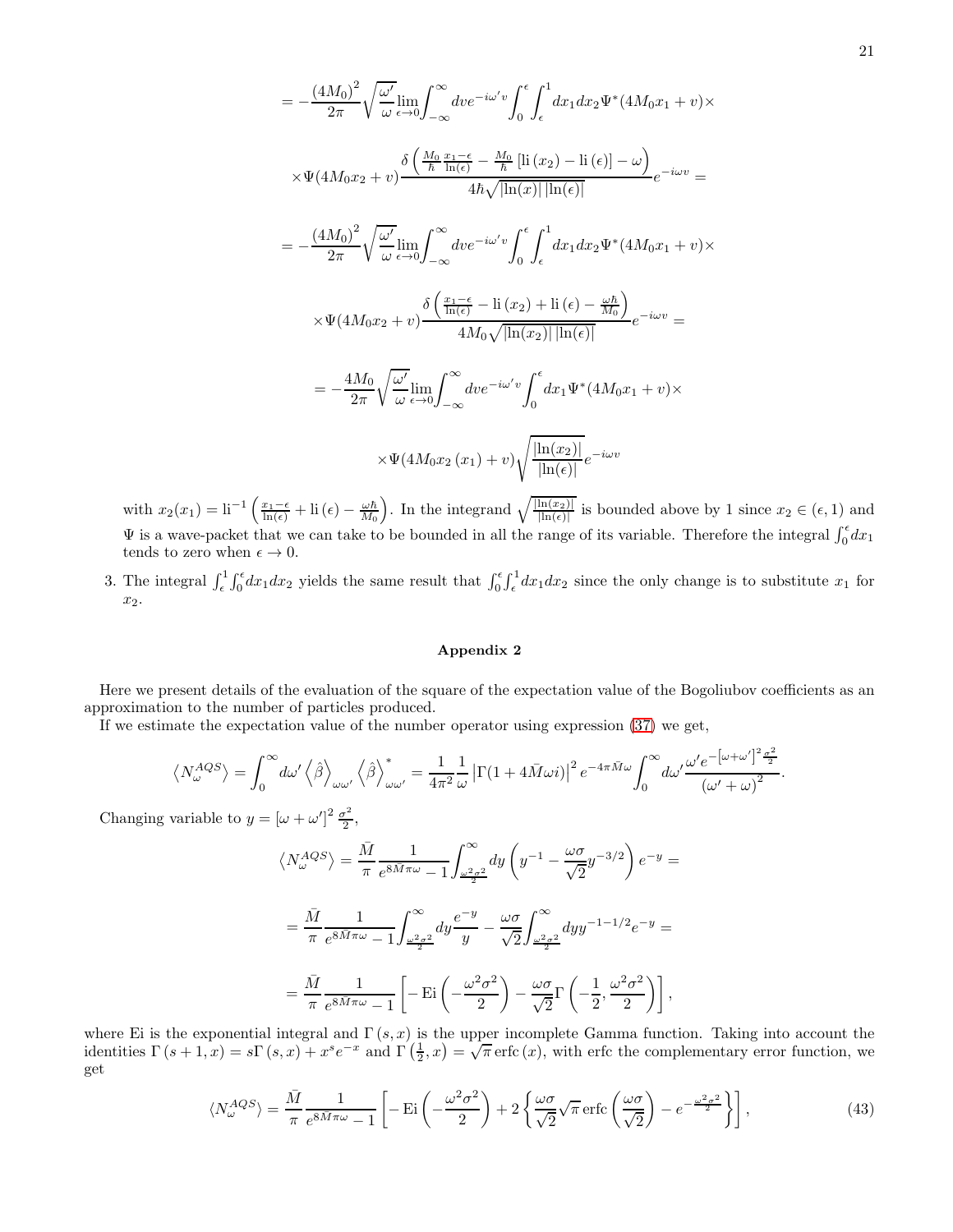which is finite for  $\omega \neq 0$  and is suppressed as  $e^{-\frac{\omega^2 \sigma^2}{2}}$  for  $\omega \rightarrow +\infty$  (exhibiting in this approximation a decay that is not present in ordinary thermal radiation). In fact, the total radiated energy would be finite since the integral

$$
E = \int_0^\infty d\omega \hbar \omega \left\langle N_\omega^{AQS} \right\rangle,
$$

is convergent.

In the previous calculation we do not have information about the dependence of intensity of the radiation as a function of time nor its luminosity, which could be very relevant since the energy loss by the black hole leads to increased radiation if one were to take into account back-reaction in the calculations.

As in the classical case [\(15\)](#page-6-0) we start by computing the density matrix

$$
\langle \rho_{\omega_1,\omega_2}^{AGS} \rangle = \int_0^\infty d\omega' \langle \beta \rangle_{\omega_1 \omega'} \langle \beta \rangle_{\omega_2 \omega'}^* = \frac{1}{4\pi^2 \sqrt{\omega_1 \omega_2}} e^{-i(\omega_1 - \omega_2)\bar{v}_0} \Gamma \left( 1 + 4\bar{M}\omega_1 i \right) \Gamma \left( 1 - 4\bar{M}\omega_2 i \right) e^{-2\pi \bar{M}[\omega_1 + \omega_2]} \times
$$

$$
\times \int_0^\infty d\omega' \frac{\omega' e^{-\left\{ \left[ \omega_1 + \omega' \right]^2 + \left[ \omega_2 + \omega' \right]^2 \right\} \frac{\sigma^2}{4}}{(\omega' + \omega_1)(\omega' + \omega_2)} e^{-4\bar{M}i[\omega_1 \ln(4M_0[\omega' + \omega_1]) - \omega_2 \ln(4M_0[\omega' + \omega_2])]}
$$
(44)

with the same approximation used to compute its diagonal elements (the number of particles emitted). We assume  $ω_1$  and  $ω_2$  are close and we expand in  $Δω = ω_2 - ω_1 \ll ω_1$  and use  $\bar{ω} = \frac{ω_1 + ω_2}{2}$ . We obtain,

<span id="page-22-0"></span>
$$
\left\langle \rho_{\omega_1,\omega_2}^{AQS} \right\rangle = \frac{2\bar{M}}{\pi} \frac{1}{e^{8\bar{M}\pi\bar{\omega}} - 1} e^{i\Delta\omega\bar{v}_0} \int_0^\infty d\omega' \frac{\omega' e^{-\left[\bar{\omega} + \omega'\right]^2 \frac{\sigma^2}{2}}}{\left(\bar{\omega} + \omega'\right)^2} e^{4\bar{M}i\Delta\omega \ln\left(4M_0\left[\omega' + \bar{\omega}\right]\right)} + O\left(\Delta\omega\right).
$$

Changing variable to  $y = \frac{[\bar{\omega} + \omega']^2}{\bar{\omega}^2}$  $rac{1}{\bar{\omega}^2}$  we go to

$$
\left\langle \rho^{AQS}_{\omega_1,\omega_2}\right\rangle \sim \frac{\bar{M}}{\pi} \frac{1}{e^{8\bar{M}\pi\bar{\omega}}-1} e^{i\Delta\omega\bar{v}_0} e^{4\bar{M}i\Delta\omega\ln(4M_0\bar{\omega})} \frac{1}{2}\! \int_1^\infty \! dy \left( y^{-1} - y^{-3/2} \right) e^{-y\frac{\bar{\omega}^2\sigma^2}{2}} e^{2\bar{M}i\Delta\omega\ln(y)}.
$$

Finally,

$$
\left\langle \rho_{\omega_1,\omega_2}^{AQS} \right\rangle \sim \lim_{\delta \to 0} \frac{\bar{M}}{\pi} \frac{1}{e^{8\bar{M}\pi \bar{\omega}}-1} e^{i\Delta \omega \bar{v}_0} e^{4\bar{M}i\Delta \omega \ln(4M_0 \bar{\omega})} \frac{1}{2} \times \\\times \left[ e^{\left(\delta - 2\bar{M}i\Delta \omega\right) \ln\left(\frac{\bar{\omega}^2 \sigma^2}{2}\right)} \Gamma\left(-\delta + 2\bar{M}i\Delta \omega, \frac{\bar{\omega}^2 \sigma^2}{2}\right) - e^{\left(\frac{1}{2} - 2\bar{M}i\Delta \omega\right) \ln\left(\frac{\bar{\omega}^2 \sigma^2}{2}\right)} \Gamma\left(-\frac{1}{2} + 2\bar{M}i\Delta \omega, \frac{\bar{\omega}^2 \sigma^2}{2}\right) \right].
$$

The divergent part of the density matrix when  $\Delta\omega \to 0$  is due to the first term so,

$$
\left\langle \rho_{\omega_1,\omega_2}^{AQS} \right\rangle \sim \lim_{\delta \to 0} \frac{\bar{M}}{2\pi} \frac{1}{e^{8\bar{M}\pi\bar{\omega}}-1} e^{i\Delta\omega\bar{v}_0} e^{4M i\Delta\omega\ln(4M_0\bar{\omega})} e^{\left(\delta - 2\bar{M}i\Delta\omega\right)\ln\left(\frac{\bar{\omega}^2\sigma^2}{2}\right)} \Gamma\left(-\delta + 2\bar{M}i\Delta\omega,\frac{\bar{\omega}^2\sigma^2}{2}\right).
$$

Now we can calculate the number of particles at time  $u_n$  and around  $\omega_j$  as

$$
\langle N_{\omega_j}^{AQS} \rangle = \frac{1}{\epsilon} \int_{j\epsilon}^{(j+1)\epsilon} \int_{j\epsilon}^{(j+1)\epsilon} d\omega_1 d\omega_2 e^{-u_n \Delta \omega i} \langle \rho_{\omega_1, \omega_2}^{AQS} \rangle.
$$

To carry out the integrals we change variables from  $\omega_{1,2}$  to  $\Delta\omega$  and  $\bar{\omega}$ . The result is,

$$
\langle N_{\omega_j}^{AQS} \rangle \sim \frac{\bar{M}}{2\pi} \frac{1}{e^{8\bar{M}\pi\omega_j} - 1} \lim_{\delta \to 0} \int_{-\epsilon}^{\epsilon} d\left(\Delta \omega\right) \left[1 - \frac{|\Delta \omega|}{\epsilon}\right] e^{\delta \ln\left(\frac{\omega_j^2 \sigma^2}{2}\right)} e^{-i\phi \Delta \omega} \Gamma\left(-\delta + 2\bar{M}i\Delta \omega, \frac{\omega_j^2 \sigma^2}{2}\right),
$$

with  $\phi = \left[ \left[ \frac{2\pi n}{\epsilon} \right] - \bar{v}_0 + 4\bar{M} \ln \left( \frac{\omega_j \sigma}{\sqrt{2}} \right) \right]$  $\Big(-4\bar{M}\ln\left(4M_0\omega_j\right)\Big]$ . In order to interpret the result we use an integral representation of the incomplete Gamma function and reverse the integration order. Then,

$$
\langle N_{\omega_j}^{AQS} \rangle = \frac{\bar{M}}{2\pi} \frac{1}{e^{8\bar{M}\pi\omega_j} - 1} \lim_{\delta \to 0} e^{\delta \ln\left(\frac{\omega_j^2 \sigma^2}{2}\right)} \int_{\frac{\omega_j^2 \sigma^2}{2}}^{\infty} dt \frac{e^{-t}}{t} \int_{-\epsilon}^{\epsilon} d(\Delta \omega) \left[1 - \frac{|\Delta \omega|}{\epsilon}\right] e^{-i\Delta \omega \left[\phi - 2\bar{M}\ln(t)\right]} e^{-\delta \ln(t)} =
$$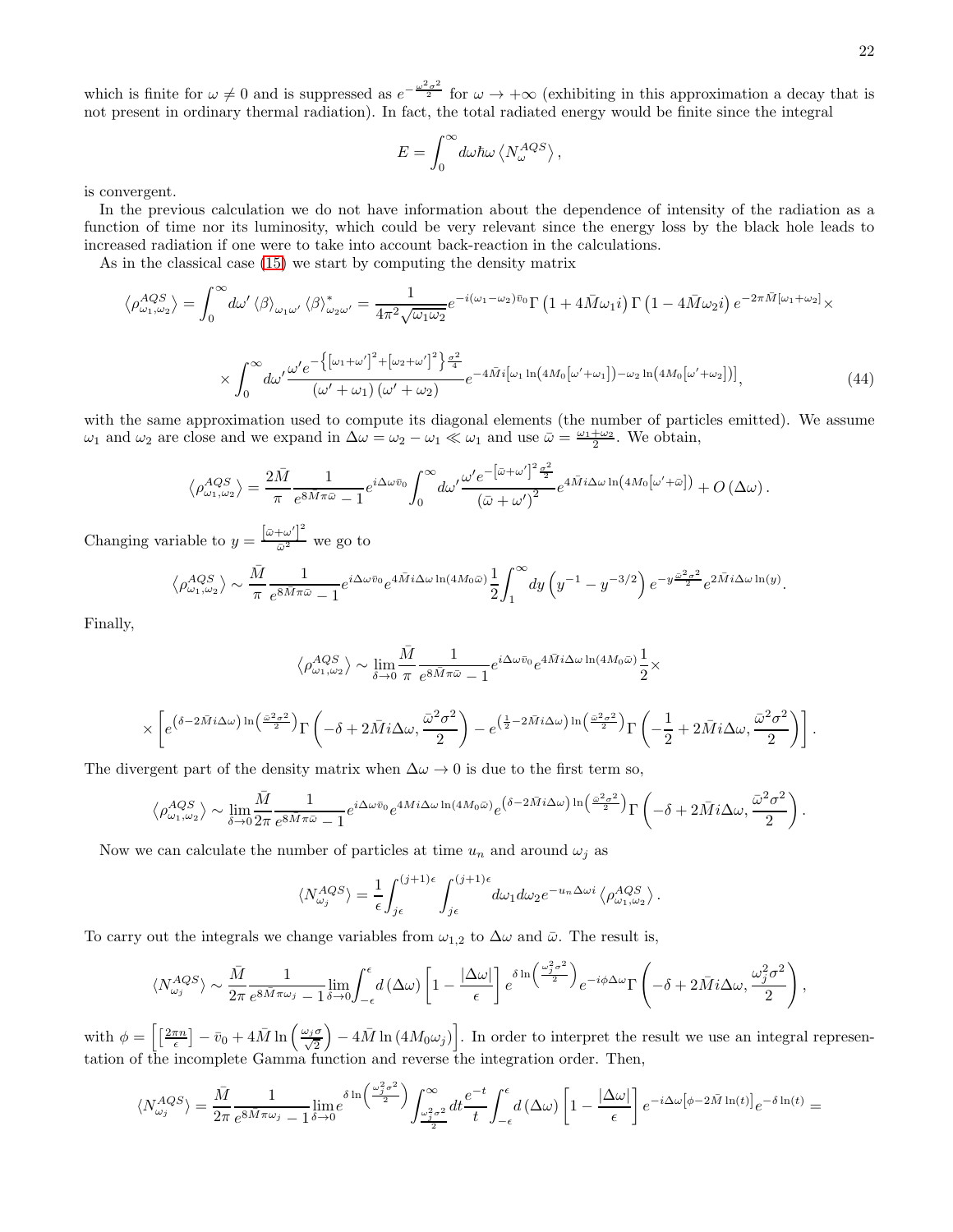$$
= \frac{\bar{M}\epsilon}{\pi} \frac{1}{e^{8\bar{M}\pi\omega_j} - 1} \lim_{\delta \to 0} e^{\delta \ln \left(\frac{\omega_j^2 \sigma^2}{2}\right)} \int_{\frac{\omega_j^2 \sigma^2}{2}}^{\infty} dt \frac{e^{-\left[t + \delta \ln(t)\right]}}{t} \left\{ \frac{\sin \left[\frac{\epsilon}{2} \left(\phi - 2\bar{M} \ln(t)\right)\right]}{\frac{\epsilon}{2} \left(\phi - 2\bar{M} \ln(t)\right)}\right\}^2.
$$

The change of variable  $y = t / \frac{\omega_j^2 \sigma^2}{2}$  $\frac{10}{2}$  clarifies the interpretation of the integral. We get,

$$
\langle N_{\omega_j}^{AQS} \rangle = \frac{\bar{M}\epsilon}{\pi} \frac{1}{e^{8\bar{M}\pi\omega_j} - 1} \lim_{\delta \to 0} \int_1^\infty dy \frac{e^{-\frac{\omega_j^2 \sigma^2}{2}y} e^{-\delta \ln(y)}}{y} \left\{ \frac{\sin\left[\frac{\epsilon}{2}\left(\alpha - 2\bar{M}\ln(y)\right)\right]}{\frac{\epsilon}{2}\left(\alpha - 2\bar{M}\ln(y)\right)} \right\}^2,
$$

where  $\alpha$  is the same quantity defined in [\(17\)](#page-7-0) with M and  $v_0$  replaced by M and  $\bar{v_0}$ . Due to the decreasing exponential we can take the limit in  $\delta \to 0$  getting,

$$
\langle N_{\omega_j}^{AQS} \rangle = \frac{\bar{M}\epsilon}{\pi} \frac{1}{e^{8\bar{M}\pi\omega_j} - 1} \int_1^\infty dy \frac{e^{-\frac{\omega_j^2\sigma^2}{2}y}}{y} \left\{ \frac{\sin\left[\frac{\epsilon}{2}\left(\alpha - 2\bar{M}\ln\left(y\right)\right)\right]}{\frac{\epsilon}{2}\left(\alpha - 2\bar{M}\ln\left(y\right)\right)}\right\}^2.
$$

The presence of a factor  $\sin^2(a)/a^2$  and the decreasing exponential imply that the integral decreases when  $\alpha$  grows and also drastically decreases when  $\alpha < 0$ . The latter is a result we already knew from the classical case, but the former is a result of the quantum nature of the black hole since it is not present if  $\sigma = 0$ . Figure [\(3\)](#page-14-0) shows the departure from the classical result that appears when one computes the frequency distribution starting from  $\langle \hat{\beta} \rangle$ . We can estimate the time of emission for each frequency using both extremes. On the one hand the start of the emission happens when  $\alpha - 2M\ln(y) = 0$  for  $y \sim 1$  that is,

$$
u_i - \bar{v}_0 - 4\bar{M} \ln(4M_0\omega_j) \sim 0.
$$

We can estimate the end of the emission when  $\alpha - 2\overline{M} \ln(y) = 0$  for  $y \sim \frac{2}{\omega_j^2 \sigma^2}$  since larger y's are suppressed by the exponential. For  $\omega > \sqrt{2}/\sigma$  this value of y is outside the integration range and the total integral is suppressed. For  $\omega < \sqrt{2}/\sigma$  we find the condition,

$$
u_f - \bar{v}_0 - 4\bar{M} \ln(4M_0\omega_j) - 2\bar{M} \ln\left(\frac{2}{\omega_j^2 \sigma^2}\right) \sim 0,
$$

or,

$$
u_f - \bar{v}_0 - 4\bar{M} \ln \left( 4M_0 \sqrt{2} \frac{1}{\sigma} \right) \sim 0.
$$

Note that the time for the end of the emission does not depend on the frequency. Finally,

$$
\Delta t = u_f - u_i \sim 4\bar{M} \ln \left( 4M_0 \sqrt{2} \frac{1}{\sigma} \right) - 4\bar{M} \ln \left( 4M_0 \omega_j \right) = -4\bar{M} \ln \left( \frac{\sigma \omega_j}{\sqrt{2}} \right).
$$

Restoring the appropriate dimensions,

$$
\Delta t \sim -\frac{2R_s}{c} \ln \left( \frac{\sqrt{2}\pi\sigma}{\lambda_j} \right),\tag{45}
$$

where  $R_s$  is the Schwarzschild radius and  $\lambda_i$  is the wavelength of frequency  $\omega_i$ . Recall we are considering frequencies such that  $\omega_j < \sqrt{2}/\sigma$  so that  $\Delta t > 0$ . For  $\omega_j > \sqrt{2}/\sigma$  the radiation is suppressed at all times. One can see that if one integrates  $\sum_j \hbar \omega_j \langle N_{\omega_j}^{AQS} \rangle$  with that time interval one obtains a total emitted energy that is finite. Note that this result corresponds to a deep quantum regime since we are not considering  $\sigma$  to be very small.

Interestingly, the time (45) corresponds, for the dominant wavelengths of emission  $(R<sub>S</sub>)$ , with the *scrambling time* [\[9\]](#page-24-9)

$$
t_{\rm scr} \sim R_s * \ln\left(\frac{R_s}{\ell_{\rm Planck}}\right). \tag{46}
$$